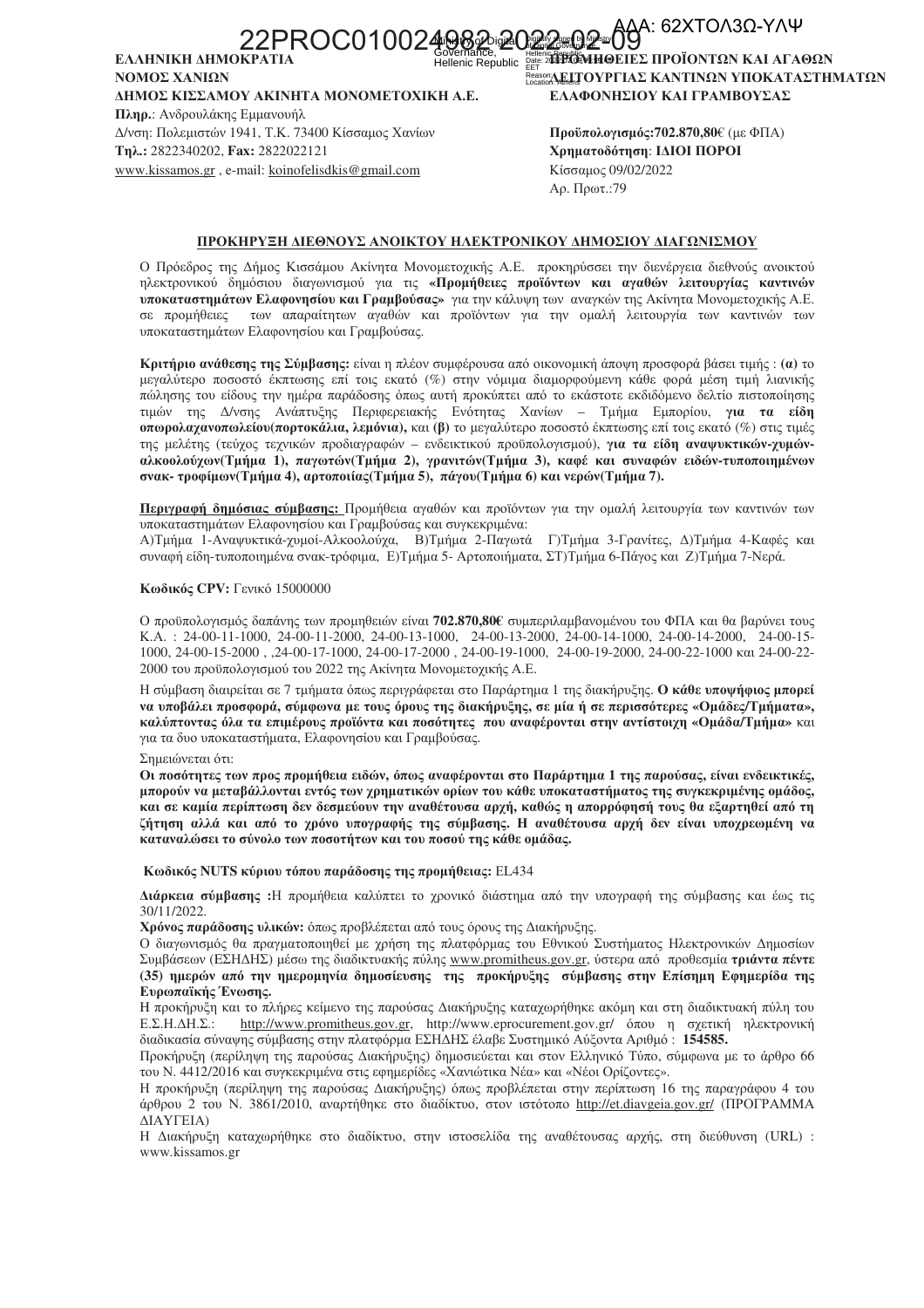## 22PROC010024982 2022-02-04AA: 62ΧΤΟΛ3Ω-ΥΛΨ

|                                                                                | <u>ZZFINUCU I UUZI 90Z ZUZZ-UZ-U9</u>                          |                                                     |                                                                          |
|--------------------------------------------------------------------------------|----------------------------------------------------------------|-----------------------------------------------------|--------------------------------------------------------------------------|
| ΔΙΑΔΙΚΤΥΑΚΟΣ ΤΟΠΟΣ<br>ΥΠΟΒΟΛΗΣ ΠΡΟΣΦΟΡΑΣ                                       | <b>HMEPOMHNIA</b><br>ΑΝΑΡΤΗΣΗΣ ΤΗΣ<br>ΔΙΑΚΗΡΥΞΗΣ ΣΤΟ<br>ΕΣΗΛΗΣ | ΗΜΕΡΟΜΗΝΙΑ ΚΑΙ ΩΡΑ<br>ΕΝΑΡΞΗΣ ΥΠΟΒΟΛΗΣ<br>ΠΡΟΣΦΟΡΩΝ | <b>KATAAHKTIKH</b><br><b>HMEPOMHNIA KAI</b><br>ΩΡΑ ΥΠΟΒΟΛΗΣ<br>ΠΡΟΣΦΟΡΩΝ |
| Διαδικτυακή πύλη<br>www.promitheus.gov.gr tov<br>$E.\Sigma.H.\Delta H.\Sigma.$ | 9/2/2022                                                       | 9/2/2022<br>$\Omega$ PA: 13.00 $\mu$ . $\mu$        | 15/3/2022<br>$\Omega$ PA :13.00 $\mu$ . $\mu$                            |

Οι προσφορές υποβάλλονται από τους οικονομικούς φορείς ηλεκτρονικά, μέσω της διαδικτυακής πύλης www.promitheus.gov.gr, του Ε.Σ.Η.ΔΗ.Σ. μέχρι την καταληκτική ημερομηνία και ώρα που ορίζει η διακήρυξη, στην Ελληνική γλώσσα, σε ηλεκτρονικό φάκελο, σύμφωνα με τα αναφερόμενα στο Ν. 4155/13 (ΦΕΚ/Α/29-5-2013), στο άρθρο 11 της Υ.Α. Π1/2390/2013 (ΦΕΚ/Β/2677/21-10-2013) «Τεχνικές λεπτομέρειες και διαδικασίες λειτουργίας του Εθνικού Συστήματος Ηλεκτρονικών Δημοσίων Συμβάσεων (Ε.Σ.Η.ΔΗ.Σ.)», στο Ν. 4412/2016 και στο Ν.4605/2019. Οι ενδιαφερόμενοι μπορούν λάβουν πληροφορίες από τα Γραφεία της Ακίνητα Μονομετοχικής Α.Ε., κατά τις εργάσιμες ημέρες και ώρες.

Οι προσφορές θα υποβάλλονται με τρόπο που περιγράφονται αναλυτικά στα σχετικά τεύχη της διακήρυξης.

**Δημοσιεύσεις:** Η παρούσα απεστάλη με ηλεκτρονικά μέσα για δημοσίευση στις 04/02/2022 στην Υπηρεσία Εκδόσεων της Ευρωπαϊκής Ένωσης, ενώ η δημοσίευση στον Ελληνικό Τύπο θα γίνει μετά τη δημοσίευση της προκήρυξης στο ΚΗΜΔΗΣ. Τα τεύχη και έντυπα του διαγωνισμού παρέχονται ελεύθερα άμεσα με πλήρη πρόσβαση αμέσως μετά τη δημοσίευση της προκήρυξης στο ΚΗΜΔΗΣ, στην ιστοσελίδα του Δήμου Κίσσαμου στη διεύθυνση: <u>www.kissamos.gr</u>

**Ο Χρόνος ισχύος προσφορών: ορίζεται σε 10 μήνες από την επόμενη της καταληκτικής ημερομηνίας υποβολής** προσφορών.

**Ev**αλλακτικές προσφορές : Όχι

### **H** Γλώσσα σύνταξης προσφορών είναι η Ελληνική.

H εγγύηση συμμετοχής στο διαγωνισμό είναι **2**% (δυο επί τοις εκατό) της συνολικά προεκτιμώμενης από την υπηρεσία αξίας της προμήθειας της κάθε ομάδας εκτός ΦΠΑ, σύμφωνα με τους όρους του άρθρου 72 του Ν.4412/2016 ήτοι:

| A/A | ΟΜΑΔΕΣ/ΤΜΗΜΑΤΑ                        | ΠΟΣΟ ΕΓΓΥΗΤΙΚΗΣ ΣΥΜΜΕΤΟΧΗΣ(ΣΕ €) |
|-----|---------------------------------------|----------------------------------|
|     | Αναψυκτικών-χυμών-αλκοολούχων         | 4.229,78€                        |
| 2.  | Πανωτών                               | 2.123,866                        |
| 3.  | Γρανιτών                              | 256,07€                          |
|     | Καφέ και συναφών ειδών, τυποποιημένων | $1.415,92 \in$                   |
|     | Σνακ, Τροφίμων                        |                                  |
|     | Ειδών αρτοποιίας                      | 3.008.85E                        |
| 6.  | Πάγου                                 | $123,86 \in$                     |
| 7.  | Νερά                                  | 1.061,93€                        |

Για την υπογραφή της σύμβασης απαιτείται η παροχή εγγύησης καλής εκτέλεσης, σύμφωνα με το άρθρο 72 παρ. 1 β) του ν. 4412/2016, το ύψος της οποίας ανέρχεται σε 4% επί της αξίας της σύμβασης εκτός ΦΠΑ.

### *<u>Κριτήρια Επιλογής</u>*

### *Καταλληλότητα άσκησης επαγγελματικής δραστηριότητας*

Όπως προβλέπεται από τους όρους της Διακήρυξης και συγκεκριμένα σύμφωνα με την παρ. 2.2.4.

### **Τεχνική και επαγγελματική ικανότητα**

Όπως προβλέπεται από τους όρους της Διακήρυξης και συγκεκριμένα σύμφωνα με την παρ. 2.2.6.

### **Προδικαστικές Προσφυγές - Προσωρινή Δικαστική Προστασία**

Όπως προβλέπεται από τους όρους της Διακήρυξης και συγκεκριμένα σύμφωνα με την παρ.3.4.

### **Προδικαστικές προσφυγές:**

Στοιχεία αρμόδιου φορέα για τις διαδικασίες προσφυγής : Αρχή Εξέτασης Προδικαστικών Προσφυγών (ΑΕΠΠ) Διεύθυνση : Λεωφ.Θηβών 198, Αγ.Ιωάννης Ρέντης, κτίριο Κεράνης, Αθήνα

Τηλέφωνο : +30 2132141216

-mail : aepp@aepp-procurement.gr

Διεύθυνση Διαδικτύου : (URL) http ://www.aepp-procurement.gr

Σε περίπτωση προσφυγής κατά πράξης της αναθέτουσας αρχής, ισχύουν οι διατάξεις του Βιβλίου IV (άρθρα 345 έως 374) του ν. 4412/2016, και το υπ'αριθ. 39 Προεδρικό Διάταγμα (Π.Δ) (ΦΕΚ 64/04-05-2017/τεύχος Α) περί «Κανονισμός εξέτασης Προδικαστικών Προσφυγών ενώπιον της Αρχής Εξέτασης Προδικαστικών Προσφυγών(ΑΕΠΠ)»

 $\theta$  Πρόεδρος

### *Μυλωνάκης Γεώργιος*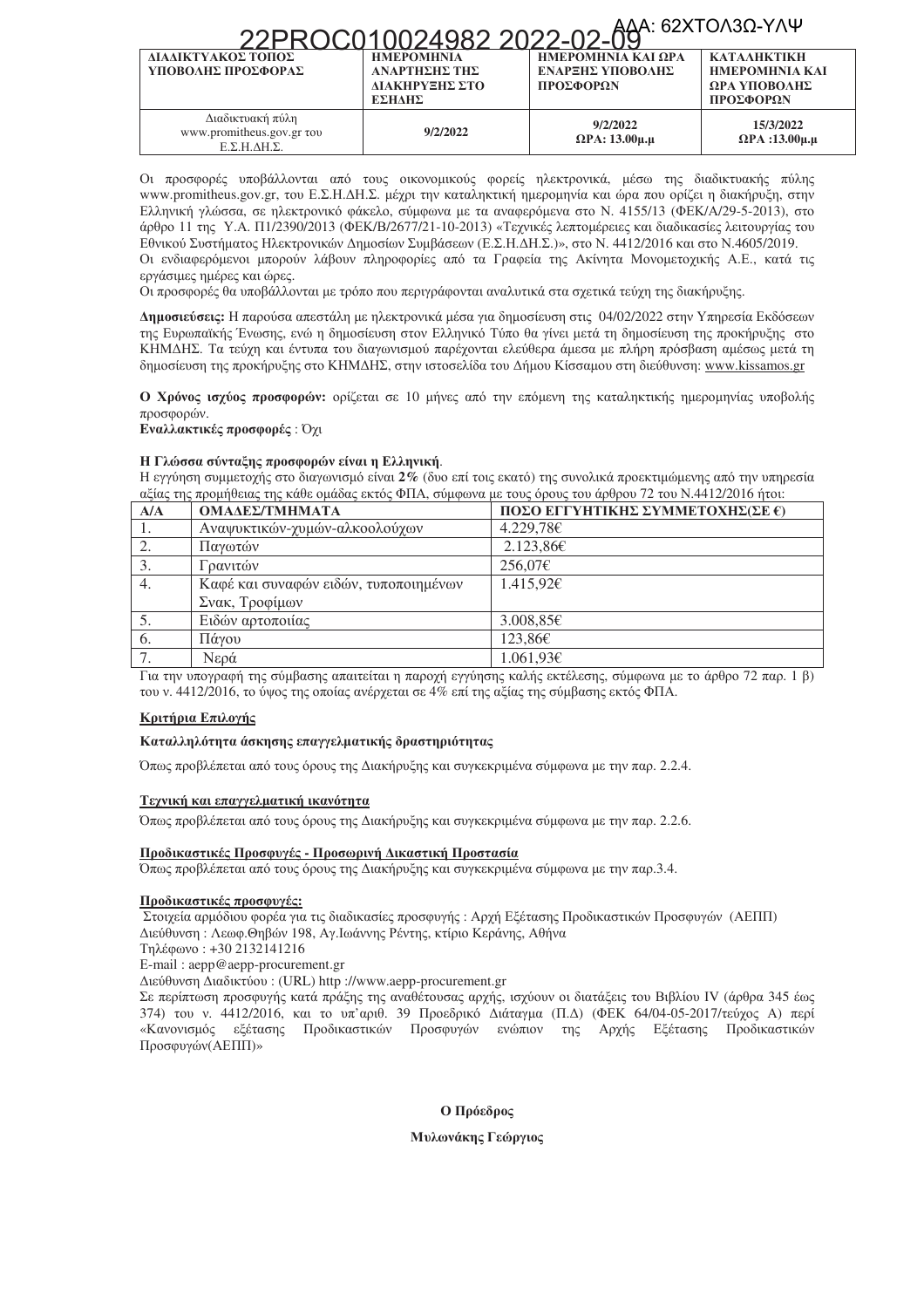# 22PROC010024982 2022-02-09

| <b>ESENDER LOGIN:</b>  | <b>ENOTICES</b>          |
|------------------------|--------------------------|
| <b>CUSTOMER LOGIN:</b> | ECAS nmonommo            |
| NO DOC EXT:            | 2022-018104              |
| SOFTWARE VERSION:      | 13.1.0                   |
| ORGANISATION:          | <b>ENOTICES</b>          |
| COUNTRY:               | ΙEυ                      |
| PHONE:                 |                          |
| E_MAIL:                | koinofelisdkis@gmail.com |

| LANGUAGE:                  | ᄂ            |
|----------------------------|--------------|
| CATEGORY:                  | <b>IORIG</b> |
| FORM:                      | F02          |
| <b>NERSION:</b>            | R2.0.9.S05   |
| DATE EXPECTED PUBLICATION: |              |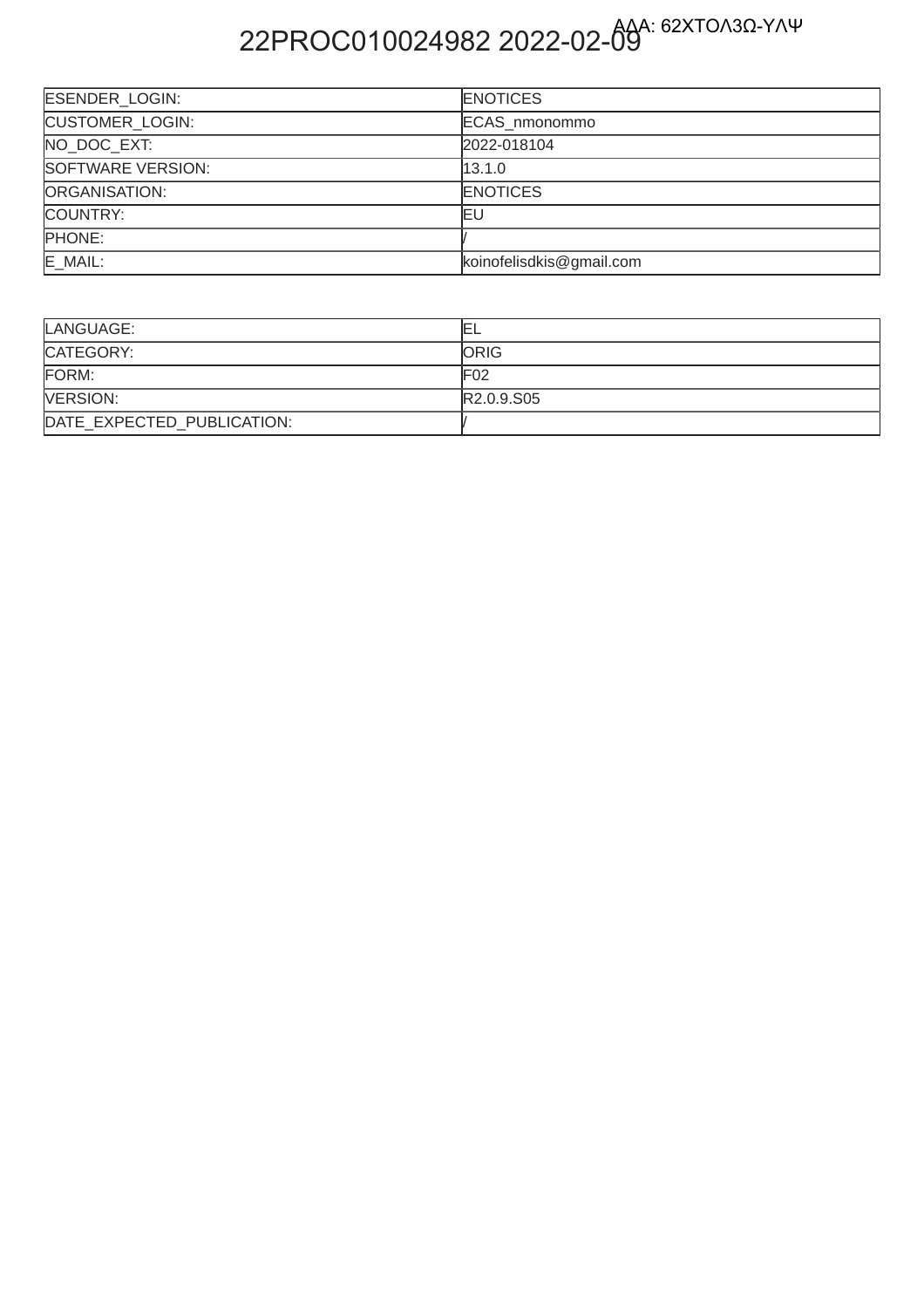### Προκήρυξη σύμβασης

### Αναθά

### Νομική βάση:

Οδηγία 2014/24/ΕΕ

### Τμήμα Ι: Αναθέτουσα αρχή

#### $1.1)$ Επωνυμία και διευθύνσεις

Επίσημη επωνυμία: Ακίνητα Μονομετοχική Α.Ε.Δήμου Κισσάμου Ταχ. διεύθυνση: Πολεμιστών 1941 Πόλη: Κίσσαμος Κωδικός NUTS: EL434 Χανιά / Chania Ταχ. κωδικός: 73400 Χώρα: ΕΛΛΑΔΑ Αρμόδιος για πληροφορίες: ΑΝΔΡΟΥΛΑΚΗΣ ΕΜΜΑΝΟΥΗΛ Ηλεκτρονικό ταχυδρομείο: koinofelisdkis@gmail.com Τηλέφωνο: +30 2822340202 Φαξ: +30 2822022121

### Διεύθυνση(-εις) στο διαδίκτυο:

Γενική διεύθυνση: www.kissamos.gr

#### Επικοινωνία  $1.3)$

Τα έγγραφα της σύμβασης είναι διαθέσιμα για απεριόριστη, πλήρη, άμεση και δωρεάν πρόσβαση στη διεύθυνση: www.eprocurement.gov.gr

Περαιτέρω πληροφορίες είναι διαθέσιμες από η προαναφερθείσα διεύθυνση Οι προσφορές ή οι αιτήσεις συμμετοχής πρέπει να υποβάλλονται στην προαναφερθείσα διεύθυνση

#### $(0.4)$ Είδος της αναθέτουσας αρχής

Άλλο είδος: ΝΟΜΙΚΟ ΠΡΟΣΩΠΟ ΙΔΙΩΤΙΚΟΥ ΔΙΚΑΙΟΥ Α.Ε.

#### $1.5)$ Κύρια δραστηριότητα

Άλλες δραστηριότητες: Υπηρεσίες Αξιοποίησης και Διαχείρισης Ακινήτων Δήμου Κισσάμου

### <u> Τμήμα ΙΙ: Αντικείμενο</u>

Εύρος της σύμβασης  $II.1)$ 

#### $(1.1.1)$ Τίτλος:

ΑΝΟΙΚΤΟΣ ΗΛΕΚΤΡΟΝΙΚΟΣ ΔΙΕΘΝΗΣ ΔΗΜΟΣΙΟΣ ΔΙΑΓΩΝΙΣΜΟΣ ΠΡΟΜΗΘΕΙΩΝ ΑΓΑΘΩΝ ΚΑΙ ΠΡΟΪΟΝΤΩΝ ΛΕΙΤΟΥΡΓΙΑΣ ΚΑΝΤΙΝΩΝ ΥΠΟΚ. ΕΛΑΦΟΝΗΣΙΟΥ ΚΑΙ ΓΡΑΜΒΟΥΣΑΣ

#### $II.1.2)$ Κωδικός κύριου λεξιλογίου CPV

15000000 Τρόφιμα, ποτά, καπνός και συναφή προϊόντα

### $II.1.3)$ Είδος σύμβασης

Αγαθά

#### $II.1.4)$ Σύντομη περιγραφή:

Αριθμός συστήματος Ε.Σ.Η.ΔΗ.Σ 154585.

Αντικείμενο της σύμβασης είναι η προμήθεια αγαθώς και προίόντων και συγκεκριμένα των παρακάτω Ομάδων/ Τμημάτων: 1) αναψυκτικών-χυμών- αλκοολούχων, 2) παγωτών, 3) γρανιτών, 4) καφέ και συναφών ειδώντυποποιημένων σνακ-τροφίμων, 5)ειδών αρτοποιίας, 6) πάγου και 7)νερού για την κάλυψη των αναγκών των καντινών υποκαταστημάτων Ελαφονησίου και Γραμβούσας για την εξυπηρέτηση χιλιάδων επισκεπτών κατά τους καλοκαιρινούς μήνες.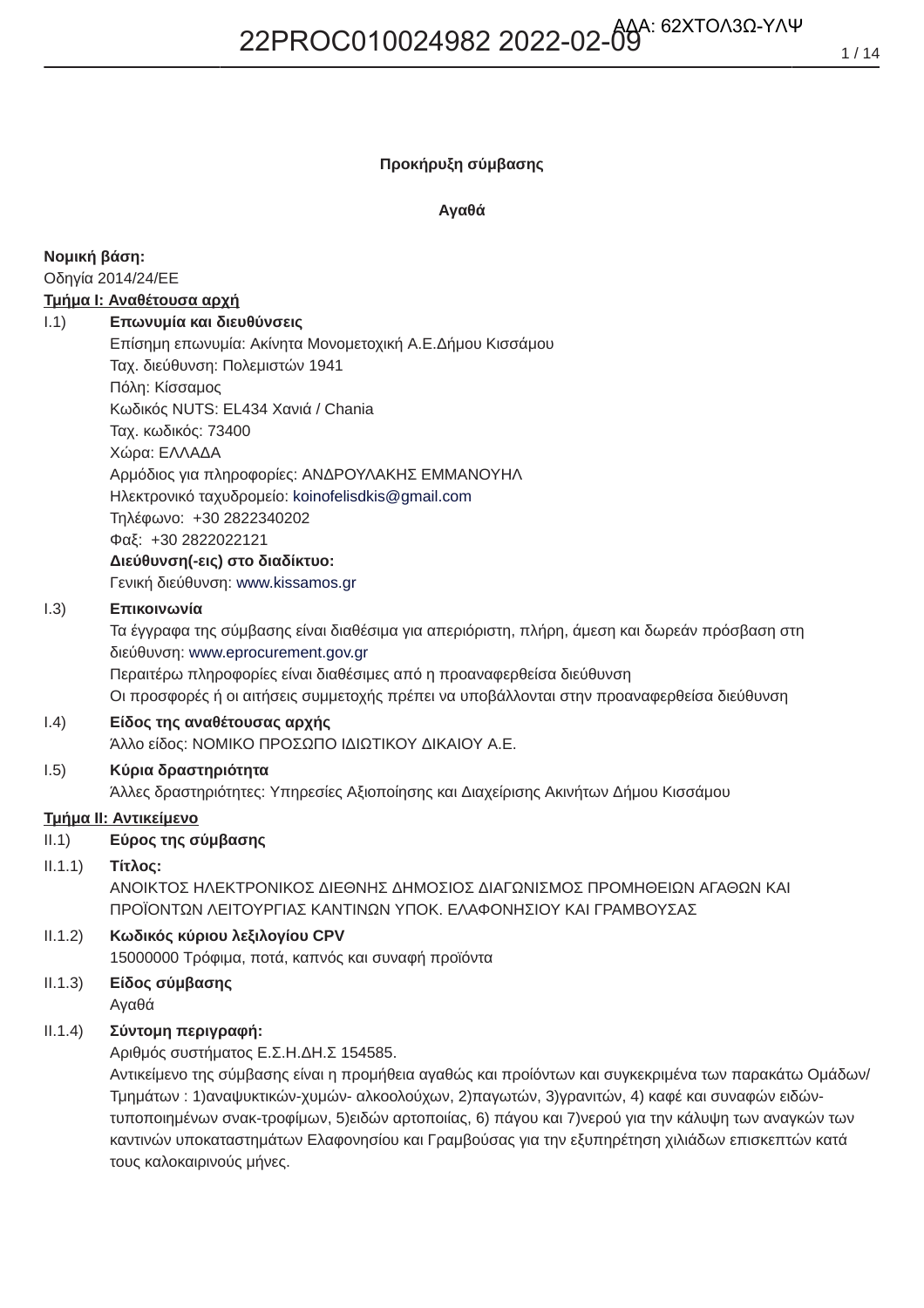| II.1.5) | Εκτιμώμενη συνολική αξία                                                                                                                                                                                                |
|---------|-------------------------------------------------------------------------------------------------------------------------------------------------------------------------------------------------------------------------|
|         | Αξία χωρίς ΦΠΑ: 611 013.84 EUR                                                                                                                                                                                          |
| II.1.6) | Πληροφορίες σχετικά με τα τμήματα<br>Η παρούσα σύμβαση υποδιαιρείται σε τμήματα: ναι<br>Μπορούν να υποβληθούν προσφορές για όλα τα τμήματα<br>Μέγιστος αριθμός τμημάτων που μπορούν να ανατεθούν σε έναν προσφέροντα: 7 |
| II.2)   | Περιγραφή                                                                                                                                                                                                               |
| II.2.1) | Τίτλος:<br>ΑΝΑΨΥΚΤΙΚΑ-ΧΥΜΟΙ-ΑΛΚΟΟΛΟΥΧΑ<br>Αριθμός τμήματος: 1                                                                                                                                                           |
| II.2.2) | Επιπλέον κωδικός(-οί) CPV<br>15911000 Οινοπνευματώδη ποτά<br>15961000 Μπίρα<br>15982000 Αναψυκτικά<br>15931200 Επιτραπέζιο κρασί                                                                                        |
| II.2.3) | Τόπος εκτέλεσης<br>Κωδικός NUTS: EL434 Χανιά / Chania                                                                                                                                                                   |
| II.2.4) | Περιγραφή της σύμβασης:                                                                                                                                                                                                 |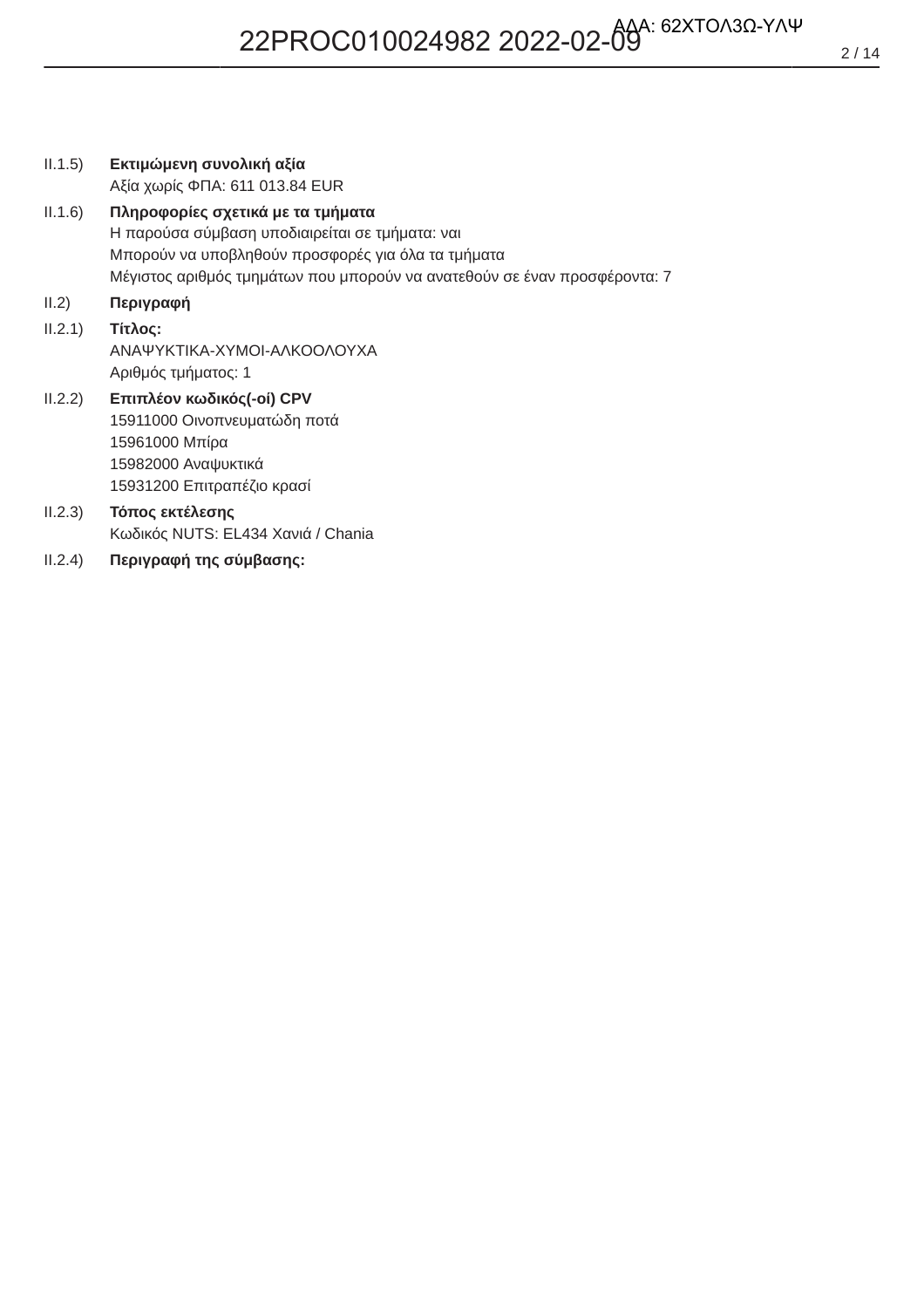### **Α/Α ΕΙΔΟΣ Μ.Μ ΠΟΣΟΤΗΤΑ**

1 Χυμός τύπου μόσιον με 9φρούτα & 7 βιταμίνες 330mlx24 τεμ συσκ.430

2 Αναψυκτικά τύπου cola 330mlx24τεμ συσκ. 2000

3 Αναψυκτικά τύπου cola zero 330mlx24τεμ συσκ.1000

4 Αναψυκτικά τύπου cola light 330mlx24τεμ συσκ.75

5 Αναψυκτικά τύπου sprite 330mlx24τεμ συσκ.350

6 Πορτοκαλάδα με ανθρακικό 330mlx24τεμ συσκ.700

7 Πορτοκαλάδα χωρίς ανθρακικό 330mlx24τεμ συσκ.100

8 Λεμονάδα με ανθρακικό 330mlx24τεμ συσκ.340

9 Ανθρακούχο Ποτό με Σόδα 330mlx24τεμ συσκ.170

10 Κρύο τσάι με γεύση λεμόνι 330mlx24τεμ συσκ.520

11 Κρύο τσάι με γεύση ροδάκινο 330ml x24τεμ συσκ.520

12 Κρύο Πράσινο τσάι 330ml x24τεμ συσκ.520

13 Πορτοκαλάδα Τοπικό προϊόν 250ml τεμ.175

14 Λεμονάδα Τοπικό προϊόν 250ml τεμ.175

15 Γκαζόζα Τοπικό προϊόν 250ml τεμ.175

16 Μπιράλ Τοπικό προϊόν 250ml τεμ.175

17 Αναψυκτικά τύπου cola Τοπικό προϊόν 250ml τεμ.176

18 Ενεργειακό ποτό 250ml x24 συσκ.500

19 Μπύρα ξανθιά χωρίς αλκοόλ με βύνη κριθαριού ,λυκίσκο και μαγιά 330ml 24 τεμ συσκ.330

20 Μπύρα τύπου radler με γεύση λεμόνι 330ml 24 τεμ συσκ. 480

 $21$  Ξανθιά μπύρα σε φιάλη με βάση νερό, βύνη κριθαριού, ρύζι, λυκίσκο και μαγιά 355ml 24 τεμ συσκ.830

 $22$  Ξανθιά τοπική μπύρα σε φιάλη με βάση βύνη, κριθάρι, λυκίσκο και μαγιά 330ml 24 τεμ συσκ.300

23 Μπύρα τύπου Lager, με βάση νερό, βύνη κριθαριού, ρύζι, λυκίσκο και μαγιά 330ml 24τεμ συσκ.2200 24 Αλκοολούχο ποτό, τύπου μηλίτη, από συμπυκνωμένο χυμό μήλου, 4,5% περιεκτικότητα σε αλκοόλ 330ml τεμ.3400

25 Έτοιμο αλκοολούχο κοκτέιλ με gin, λεμόνι και ginseng, 4,7% περιεκτικότητα σε αλκοόλ, 275ml τεμ.1000 26 Αλκοολούχο ποτό με βότκα και λεμόνι, 4% περιεκτικότητα σε αλκοόλ, 275ml τεμ.1000

27 Έτοιμο αλκοολούχο κοκτέιλ με ρούμι και γεύση λεμόνι, 4% περιεκτικότητα σε αλκοόλ, 275ml τεμ.1500

28 Έτοιμο αλκοολούχο κοκτέιλ με ρούμι και γεύση πορτοκάλι 4% περιεκτικότητα σε αλκοόλ, 275ml τεμ.1450

29 Έτοιμο αλκοολούχο κοκτέιλ με ρούμι και γεύση καρπούζι 4% περιεκτικότητα σε αλκοόλ, 275ml τεμ.1500

30 Έτοιμο αλκοολούχο κοκτέιλ mojito, 275ml τεμ.1500

31 Έτοιμο αλκοολούχο κοκτέιλ pina collada, 275ml τεμ.1000

32 Έτοιμο αλκοολούχο κοκτέιλ μαργαρίτα, 275ml τεμ.1000

33 Εμφιαλωμένος Οίνος Ξηρός τουλάχιστον 187 ml τεμ.4195

### ΙΙ.2.5) Κριτήρια ανάθεσης

Τα κριτήρια που αναφέρονται κατωτέρω Τιμή

ΙΙ.2.6) Εκτιμώμενη αξία Αξία χωρίς ΦΠΑ: 211 489.22 EUR

### ΙΙ.2.7) Διάρκεια σύμβασης, συμφωνίας-πλαίσιο ή δυναμικού συστήματος αγορών Λήξη: 30/11/2022

H παρούσα σύμβαση υπόκειται σε παράταση: όχι

 $|1, 2, 10\rangle$ **Πληροφορίες σχετικά με εναλλακτικές προσφορές** Θα γίνουν δεκτές εναλλακτικές προσφορές: όχι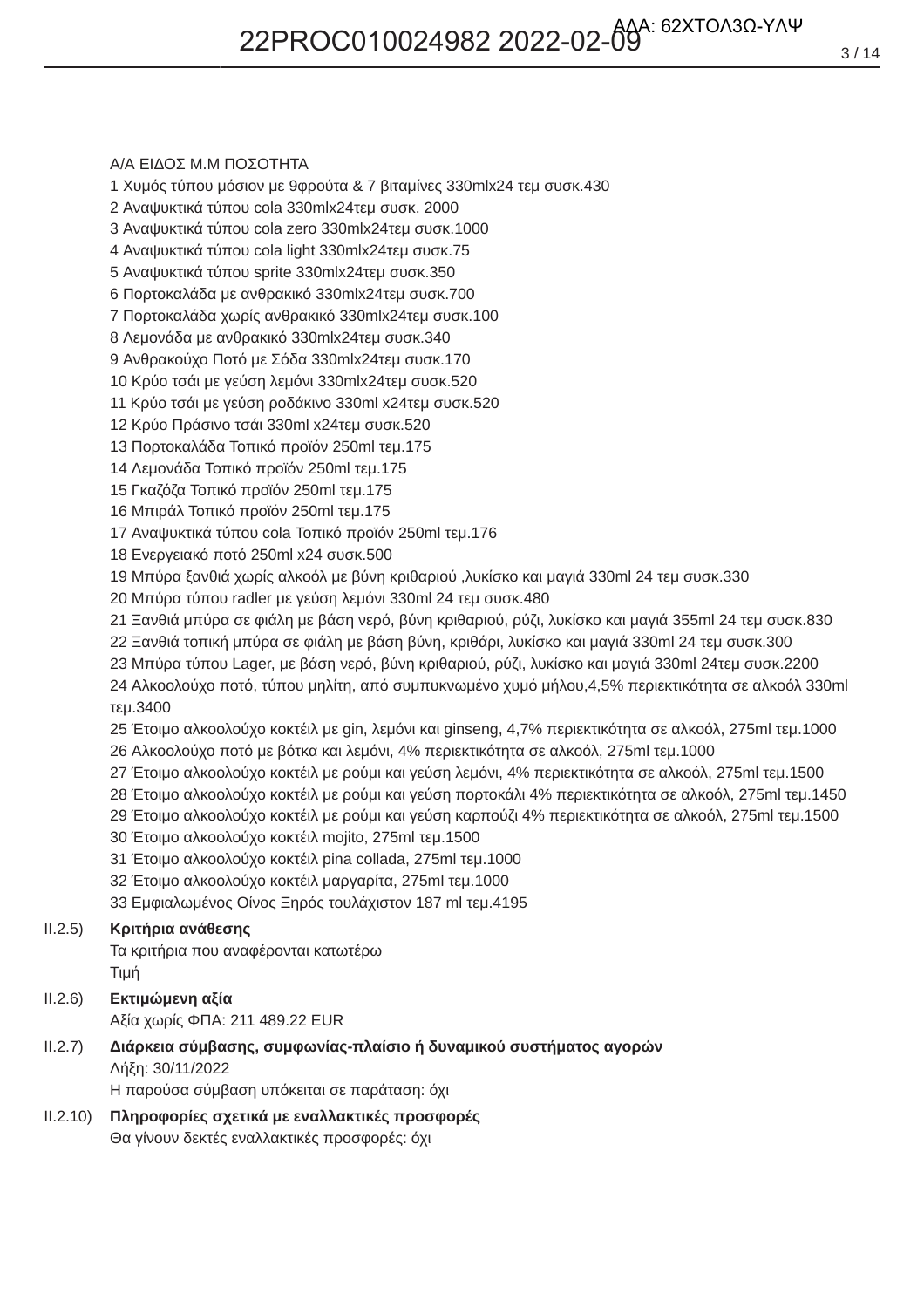II.2.11) Πληροφορίες σχετικά με δικαιώματα προαίρεσης

Δικαιώματα προαίρεσης: όχι

 $II.2.13)$ Πληροφορίες σχετικά με τα Ταμεία της Ευρωπαϊκής Ένωσης Η σύμβαση σχετίζεται με έργο ή/και πρόγραμμα χρηματοδοτούμενο από τα Ταμεία της Ευρωπαϊκής Ένωσης: όχι

- II.2.14) Συμπληρωματικές πληροφορίες
- $II.2)$ Περιγραφή
- $II.2.1)$ Τίτλος: ΠΑΓΩΤΑ Αριθμός τμήματος: 2
- Επιπλέον κωδικός(-οί) CPV  $II.2.2)$ 15555100 Παγωτό
- $II.2.3)$ Τόπος εκτέλεσης Κωδικός NUTS: EL434 Χανιά / Chania
- $II.2.4)$ Περιγραφή της σύμβασης: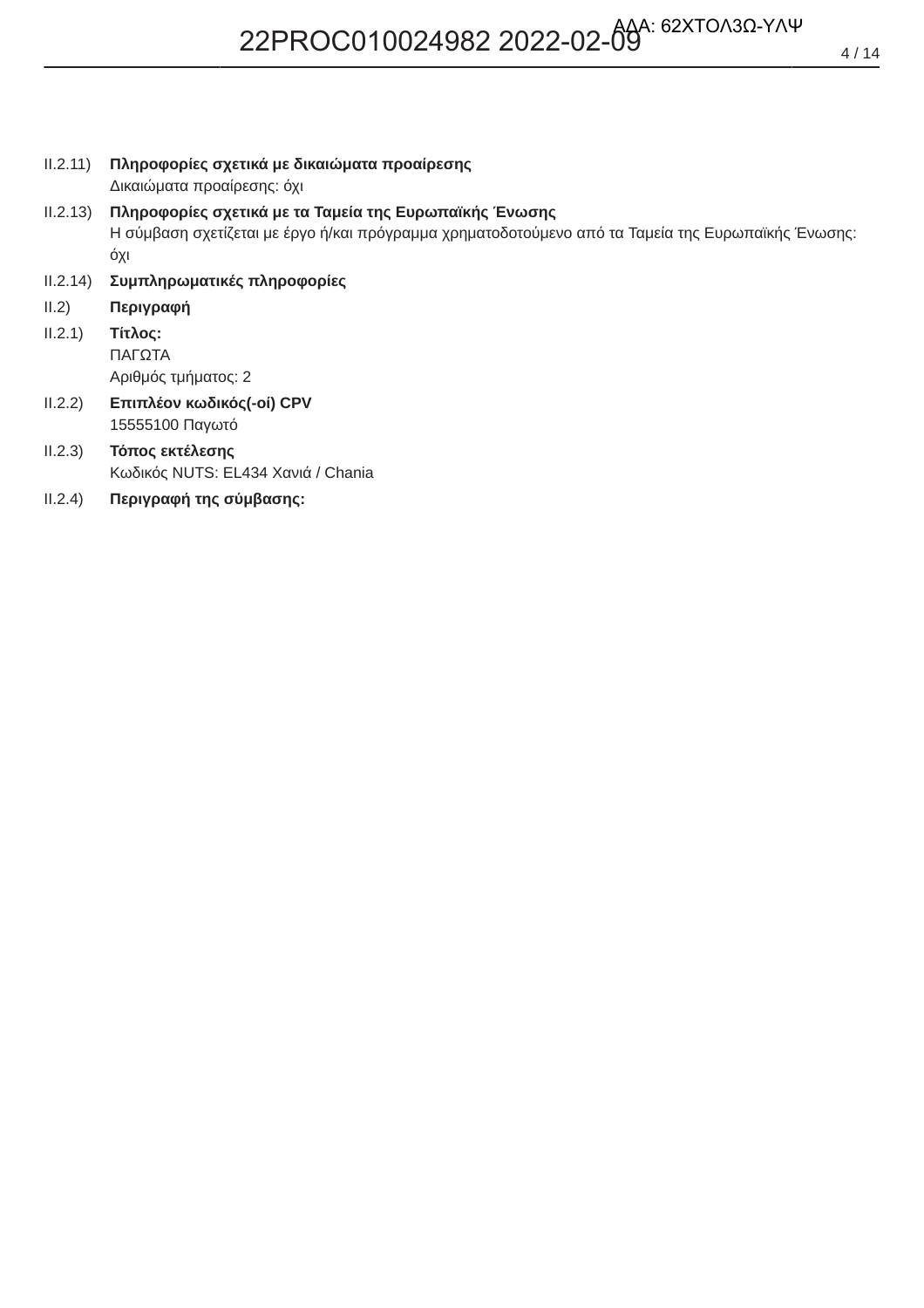### **Α/Α ΕΙΔΟΣ Μ.Μ ΠΟΣΟΤΗΤΑ**

1 Παγωτό με γεύση μπισκότου και παγωτό με γεύση πεκάν, σιρόπι αλμυρής καραμέλας, λευκή σοκολάτα με καραμέλα και κομμάτια μπισκότου. Βάρος: 70-80gr x 20τεμ συσκ. 170

2 Παγωτό με γεύση αλμυρής καραμέλας με σιρόπι καραμέλας και επικάλυψη σοκολάτας γάλακτος με κομμάτια αμυγδάλου.Βάρος: 70-80gr x 20τεμ συσκ. 170

3 Παγωτό με σιρόπι κακάο με γεύση μπισκότο, με επικάλυψη λευκής σοκολάτας και κομμάτια μπισκότου.Βάρος: 70-80gr x 20τεμ συσκ 170

4 "Παγωτό με βανίλια από τη Μαδαγασκάρη και επικάλυψη σοκολάτας γάλακτος. Βάρος: 80-90gr x 20τεμ συσκ.168

5 "Παγωτό με βανίλια Μαδαγασκάρης, επικάλυψη σοκολάτας γάλακτος και αμύγδαλα. Βάρος: 80-90gr x 20τεμ συσκ.167

6 Παγωτό με βανίλια Μαδαγασκάρης, επικάλυψη απομίμησης σοκολάτας, σιρόπι καραμέλας και επικάλυψη σοκολάτας γάλακτος. Βάρος: 70-80gr x 20τεμ συσκ167

7 Παγωτό σοκολάτα, επικάλυψη απομίμησης σοκολάτας, σιρόπι σοκολάτας και επικάλυψη σοκολάτας γάλακτος. Βάρος: 65-75gr x 20τεμ συσκ. 167

8 "Παγωτό με γεύση βανίλια και κομμάτια σοκολάτας γάλακτος, σε χωνάκι μπισκότου, με επικάλυψη σοκολάτας γάλακτος και κομμάτια αμυγδάλου. Βάρος: 95-100gr x 20τεμ συσκ.167

9 Παγωτό φουντούκι και παγωτό με γεύση βανίλια σε χωνάκι μπισκότου με εσωτερική επικάλυψη κακάο, σιρόπι κακάο και κομμάτια φουντουκιού. Βάρος: 70-80gr x 20 τεμ. συσκ. 167

10 "Παγωτό με γεύση βανίλια σε χωνάκι μπισκότου με εσωτερική επικάλυψη κακάο και κομμάτια φουντουκιού. Βάρος: 70-80gr x 20 τεμ. συσκ.167

11 Παγωτό με γεύση σοκολάτα σε χωνάκι μπισκότου κακάο με εσωτερική επικάλυψη κακάο, και ξύσμα λευκής σοκολάτας . Βάρος: 70-80gr x 20 τεμ. συσκ.167

12 Παγωτό με γεύση βανίλια και παγωτό φράουλα, σε χωνάκι μπισκότου με εσωτερική επικάλυψη κακάο, σιρόπι φράουλας και κομμάτια λευκής σοκολάτας. Βάρος: 70-80gr x 20 τεμ. συσκ.168

13 Παγωτό με γεύση βανίλια και σιρόπι με γεύση σοκολάτα, σε χωνάκι μπισκότου με επικάλυψη κακάο. Βάρος: 140-150gr x 16τεμ. συσκ. 166

14 Παγωτό με γεύση σοκολάτα και σιρόπι με γεύση σοκολάτα, σε χωνάκι μπισκότου με επικάλυψη κακάο.Βάρος: 140-150gr x 16τεμ συσκ166

15 "Παγωτό με γεύση βανίλια χωρίς λιπαρά και χωρίς πρόσθετη ζάχαρη, και επικάλυψη σοκολάτας γάλακτος χωρίς πρόσθετη ζάχαρη. Με γλυκαντικά Βάρος: 80gr x 26τεμ. συσκ.166

16 Παγωτό με γεύση βανίλια και μπισκότα κακάο. Βάρος: 65-75gr x 42τεμ. συσκ.166

17 Παγωτό με γεύση βανίλια και κομμάτια σοκολάτας, με καρδιά από ζύμη μπισκότου και επικάλυψη απομίμησης σοκολάτας.Βάρος: 65-75gr x 20τεμ. συσκ. 166

18 Παγωτό με γεύση βανίλια και κομμάτια καραμέλας, με καρδιά από αλμυρή καραμέλα και επικάλυψη απομίμησης σοκολάτας. Βάρος: 65-75gr x 20τεμ. συσκ166

19 "Παγωτό cheesecake φράουλα με κομμάτια φράουλας και τρίμμα μπισκότου. Βάρος: 70-80gr x 20τεμ. συσκ.166

20 "Παγωτό με γεύση σοκολάτα και κομμάτια σοκολατένιων brownie. Βάρος: 70-80gr x 20τεμ. συσκ.166

21 "Παγωτό βανίλια με κομμάτια ζύμης μπισκότου cookie και κομμάτια απομίμησης σοκολάτας. Βάρος: 70-80gr x 20τεμ. συσκ. 166

22 "Παγωτό καραμέλα με σιρόπι καραμέλας και κομμάτια καραμέλας με επικάλυψη απομίμησης σοκολάτας. Βάρος: 70-80gr x 20τεμ. συσκ.168

23 Γρανίτα με άρωμα φράουλα. Βάρος: 65-75gr x 24τεμ. συσκ.166

24 Παγωτό γρανίτα λεμόνι, Βάρος: 100-110gr x 24τεμ. συσκ.166

25 "Παγωτό γρανίτα φράουλα, Βάρος: 100-110gr x 24τεμ. συσκ.167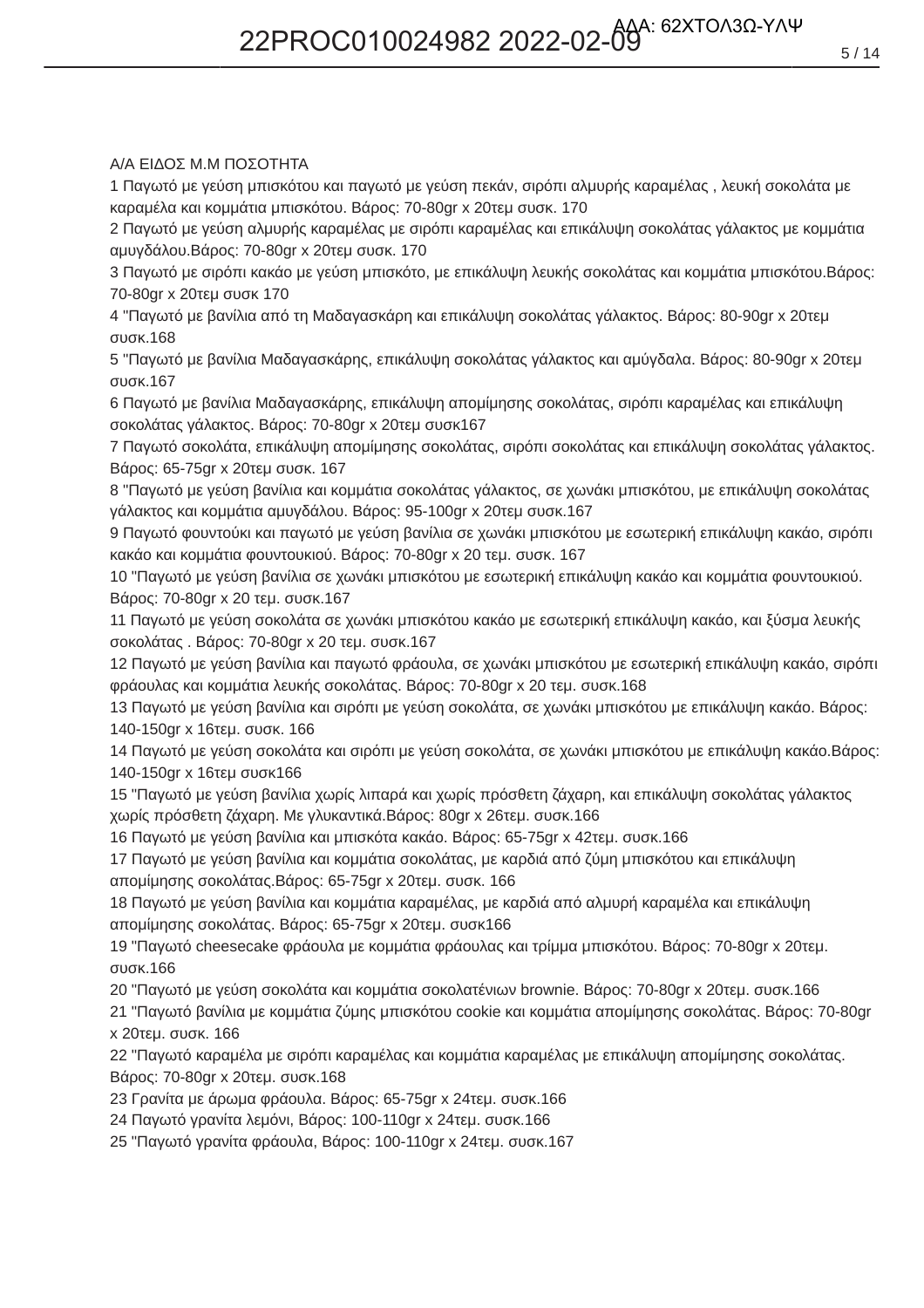| II.2.5)  | Κριτήρια ανάθεσης<br>Τα κριτήρια που αναφέρονται κατωτέρω<br>Τιμή                                                                                                                                                                                    |
|----------|------------------------------------------------------------------------------------------------------------------------------------------------------------------------------------------------------------------------------------------------------|
| II.2.6)  | Εκτιμώμενη αξία<br>Αξία χωρίς ΦΠΑ: 106 193.12 EUR                                                                                                                                                                                                    |
| II.2.7)  | Διάρκεια σύμβασης, συμφωνίας-πλαίσιο ή δυναμικού συστήματος αγορών<br>Λήξη: 30/11/2022<br>Η παρούσα σύμβαση υπόκειται σε παράταση: όχι                                                                                                               |
| II.2.10) | Πληροφορίες σχετικά με εναλλακτικές προσφορές<br>Θα γίνουν δεκτές εναλλακτικές προσφορές: όχι                                                                                                                                                        |
| II.2.11) | Πληροφορίες σχετικά με δικαιώματα προαίρεσης<br>Δικαιώματα προαίρεσης: όχι                                                                                                                                                                           |
| II.2.13) | Πληροφορίες σχετικά με τα Ταμεία της Ευρωπαϊκής Ένωσης<br>Η σύμβαση σχετίζεται με έργο ή/και πρόγραμμα χρηματοδοτούμενο από τα Ταμεία της Ευρωπαϊκής Ένωσης:<br>όχι                                                                                  |
| II.2.14) | Συμπληρωματικές πληροφορίες                                                                                                                                                                                                                          |
| II.2)    | Περιγραφή                                                                                                                                                                                                                                            |
| II.2.1)  | Τίτλος:<br>ΓΡΑΝΙΤΕΣ<br>Αριθμός τμήματος: 3                                                                                                                                                                                                           |
| II.2.2)  | Επιπλέον κωδικός(-οί) CPV<br>15321800 Συμπυκνωμένοι χυμοί                                                                                                                                                                                            |
| II.2.3)  | Τόπος εκτέλεσης<br>Κωδικός NUTS: EL434 Χανιά / Chania                                                                                                                                                                                                |
| II.2.4)  | Περιγραφή της σύμβασης:<br>Α/Α ΕΙΔΟΣ Μ.Μ. ΠΟΣΟΤΗΤΑ<br>1 Χυμός συμπυκνωμένος φράουλα για γρανίτα 6,5 κιλών Συσκ 68<br>2 Χυμός συμπυκνωμένος λεμόνι για γρανίτα 6,5 κιλών Συσκ 67<br>3 Χυμός συμπυκνωμένος μπλε tropical για γρανίτα 6,5 κιλών Συσκ 66 |
| II.2.5)  | Κριτήρια ανάθεσης<br>Τα κριτήρια που αναφέρονται κατωτέρω<br>Τιμή                                                                                                                                                                                    |
| II.2.6)  | Εκτιμώμενη αξία<br>Αξία χωρίς ΦΠΑ: 12 803.70 EUR                                                                                                                                                                                                     |
| II.2.7)  | Διάρκεια σύμβασης, συμφωνίας-πλαίσιο ή δυναμικού συστήματος αγορών<br>Λήξη: 30/11/2022<br>Η παρούσα σύμβαση υπόκειται σε παράταση: όχι                                                                                                               |
| II.2.10) | Πληροφορίες σχετικά με εναλλακτικές προσφορές<br>Θα γίνουν δεκτές εναλλακτικές προσφορές: όχι                                                                                                                                                        |
| II.2.11) | Πληροφορίες σχετικά με δικαιώματα προαίρεσης<br>Δικαιώματα προαίρεσης: όχι                                                                                                                                                                           |
| II.2.13) | Πληροφορίες σχετικά με τα Ταμεία της Ευρωπαϊκής Ένωσης                                                                                                                                                                                               |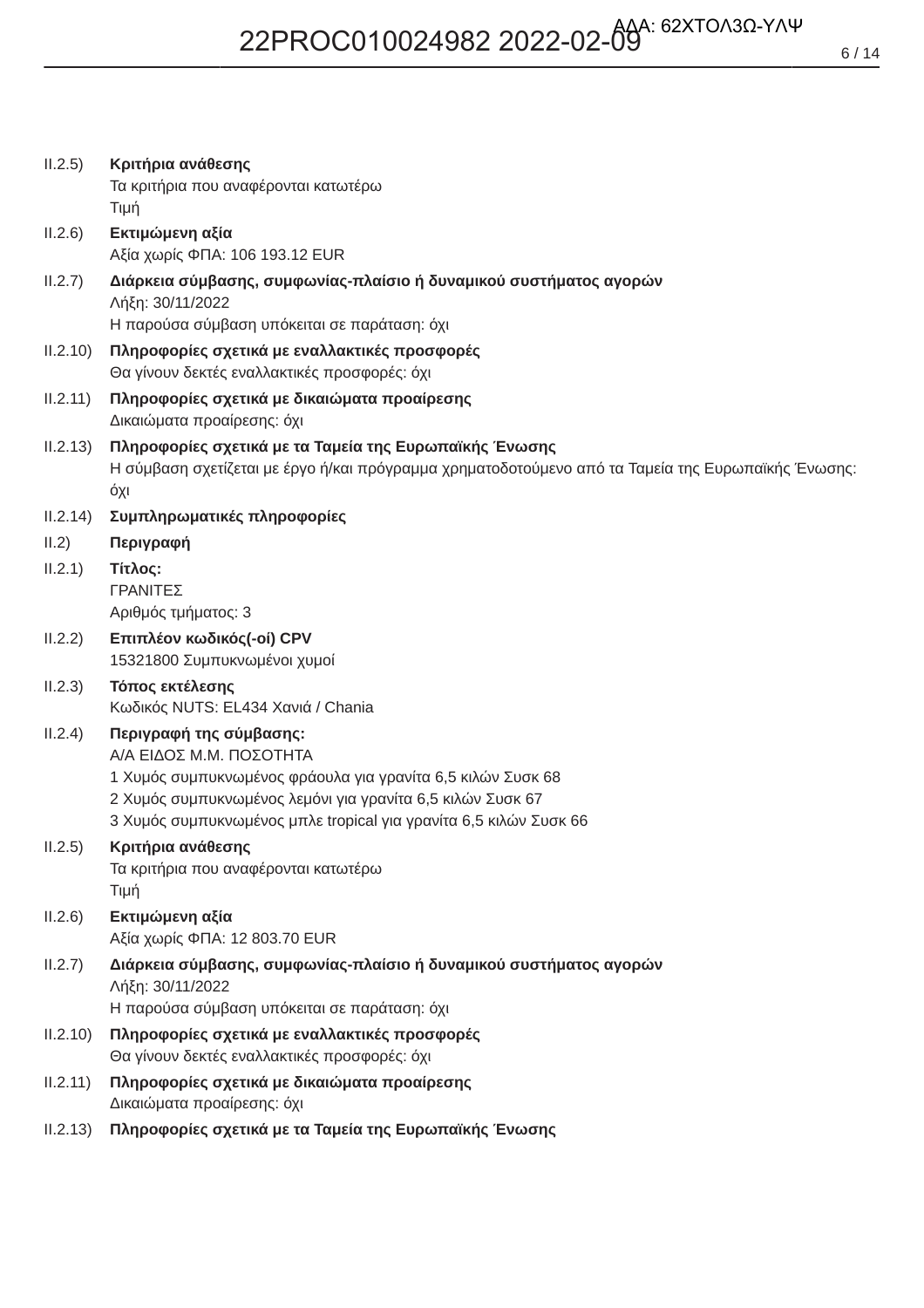Η σύμβαση σχετίζεται με έργο ή/και πρόγραμμα χρηματοδοτούμενο από τα Ταμεία της Ευρωπαϊκής Ένωσης: όχι

- $II.2.14)$ Συμπληρωματικές πληροφορίες
- $II.2)$ Περιγραφή

#### $II.2.1)$ Τίτλος:

- ΚΑΦΕΣ ΚΑΙ ΣΥΝΑΦΗ ΕΙΔΗ-ΤΥΠΟΠΟΙΗΜΕΝΑ ΣΝΑΚ-ΤΡΟΦΙΜΑ Αριθμός τμήματος: 4
- $II.2.2)$ Επιπλέον κωδικός(-οί) CPV 03222210 Λεμόνια 03222220 Πορτοκάλια 15312300 Τσιπς πατάτας 15511000 Γάλα 15511600 Συμπυκνωμένο γάλα 15831000 Ζάχαρη 15842200 Προϊόντα σοκολάτας 15860000 Καφές, τσάι και συναφή προϊόντα
- $II.2.3)$ Τόπος εκτέλεσης Κωδικός NUTS: EL434 Χανιά / Chania
- $II.2.4)$ Περιγραφή της σύμβασης: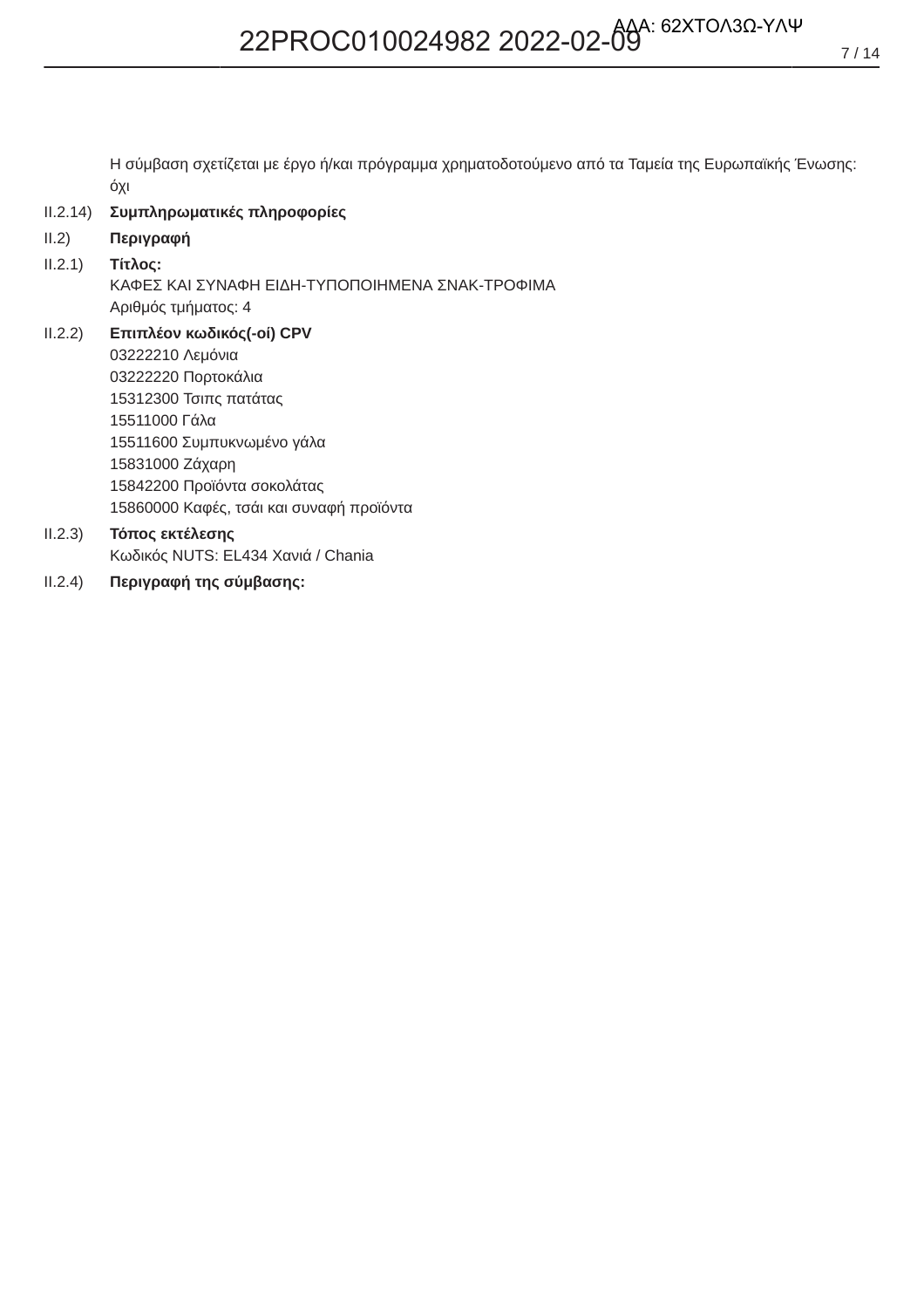**Α/Α ΕΙΔΟΣ Μ.Μ ΠΟΣΟΤΗΤΑ** 1 Καφές σπυρί Espresso kg 400 2 Κάψουλες καφέ τεμ.5000 3 Αλεσμένος Espresso dec 205 γρ τεμ.100 4 Γαλλικός 500γρ τεμ.65 5 Καφές Ελληνικός kg 110 6 Καφές στιγμιαίος 2,75 κιλά τεμ.28 7 Σοκολάτα ρόφημα 2 κιλά τεμ.20 8 Τσάι μαύρο φάκελα 100 τεμ συσκ. 20 9 Τσάι πράσινο φάκελα 100 τεμ συσκ. 20 10 Πατατάκια γεύση πάπρικα σε κυλινδρικη συσκευασια165γρ τεμ.5000 11 Πατατάκια γεύση φυσική σε κυλινδρικη συσκευασια165γρ τεμ.5000 12 Πατατάκια γεύση κρεμύδι σε κυλινδρικη συσκευασια165γρ τεμ.5000 13 Πατατάκια κλασσική γεύση 120γρ τεμ. 2550 14 Πατατάκια γεύση ρίγανη 120γρ τεμ. 2550 15 Πατατάκια γεύση κλασσική 52γρ τεμ. 4300 16 Πατατάκια γεύση ρίγανη 52γρ τεμ. 3700 17 Γεμιστά μπισκότα Σοκολάτας 200γρ τεμ. 2400 18 Γεμιστά μπισκότα βανίλια 200γρ τεμ.2400 19 Γεμιστά μπισκότα Λεμόνι 200γρ τεμ.900 20 Γεμιστά μπισκότα Φράουλα 200γρ τεμ.1000 21 Μπισκότα με κομμάτια σοκολάτας 175γρ τεμ.3600 22 Σοκολατένια μπισκότα με κομμάτια σοκολάτας 175γρ τεμ.3600 23 Κράκερς σίτου 140 γρ τεμ.1700 24 Κράκερς σίκαλης 140γρ τεμ.1700 25 Πορτοκάλια kg 1570 26 Λεμόνια kg 120 27 Ζάχαρη λευκή kg 700 28 Ζάχαρη καστανή 1kg 522 29 Ζάχαρη λευκή στικ kg 170 30 Ζάχαρη μαύρη στικ kg 120 31 Γάλα εβαπορέ 410γρ τεμ.1100 32 Γάλα 1lt χάρτινο τεμ.1500 33 Γάλα τύπου barista 1lt τεμ.1300 34 Συσκευασμένα γλυκίσματα ψυγείου (μπισκοτίνο, εκμέκ κανταίφι, προφιτερόλ, cheesecake, σοκολατίνα, μπανόφι) διάρκειας ζωής 15 ημερών σε ατομικό μπολάκι με κουταλάκι, από 180-220γρ. τεμ.2531 ΙΙ.2.5) Κριτήρια ανάθεσης Τα κριτήρια που αναφέρονται κατωτέρω Tiµή

- ΙΙ.2.6) Εκτιμώμενη αξία Αξία χωρίς ΦΠΑ: 70 795.99 EUR
- ΙΙ.2.7) Διάρκεια σύμβασης, συμφωνίας-πλαίσιο ή δυναμικού συστήματος αγορών Λήξη: 30/11/2022 H παρούσα σύμβαση υπόκειται σε παράταση: όχι
- $|1, 2, 10\rangle$ Πληροφορίες σχετικά με εναλλακτικές προσφορές Θα γίνουν δεκτές εναλλακτικές προσφορές: όχι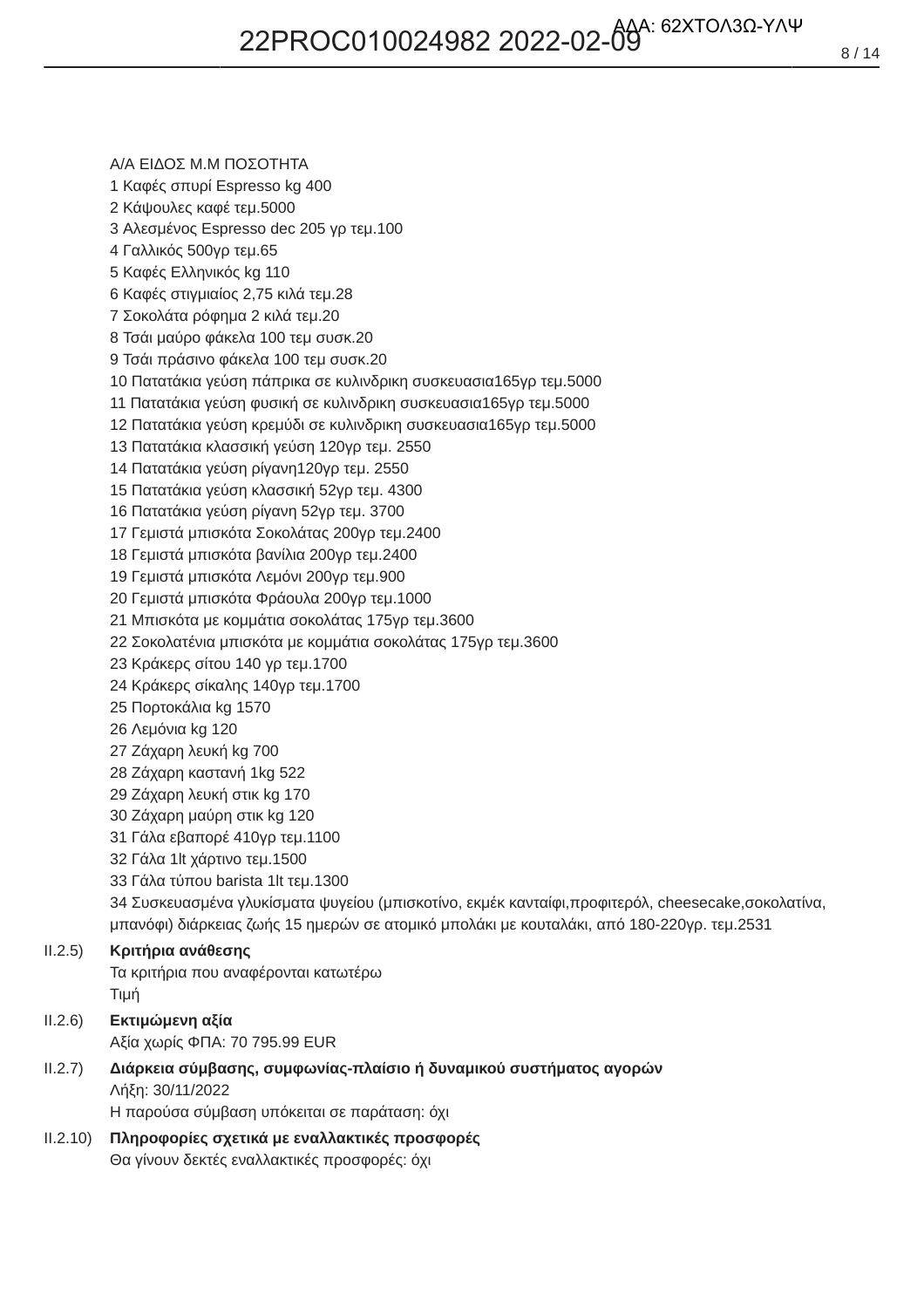| II.2.11) | Πληροφορίες σχετικά με δικαιώματα προαίρεσης<br>Δικαιώματα προαίρεσης: όχι                                                                                                                                                                                                                                                                                                                                                                                                                                                                                                                                                                                                                                                                                                                                                                                                                                                                                                                                                                                                                                                                                                                                                                                                                                                                                                                                                                                                                                                                                                                                                        |
|----------|-----------------------------------------------------------------------------------------------------------------------------------------------------------------------------------------------------------------------------------------------------------------------------------------------------------------------------------------------------------------------------------------------------------------------------------------------------------------------------------------------------------------------------------------------------------------------------------------------------------------------------------------------------------------------------------------------------------------------------------------------------------------------------------------------------------------------------------------------------------------------------------------------------------------------------------------------------------------------------------------------------------------------------------------------------------------------------------------------------------------------------------------------------------------------------------------------------------------------------------------------------------------------------------------------------------------------------------------------------------------------------------------------------------------------------------------------------------------------------------------------------------------------------------------------------------------------------------------------------------------------------------|
| II.2.13) | Πληροφορίες σχετικά με τα Ταμεία της Ευρωπαϊκής Ένωσης<br>Η σύμβαση σχετίζεται με έργο ή/και πρόγραμμα χρηματοδοτούμενο από τα Ταμεία της Ευρωπαϊκής Ένωσης:<br>όχι                                                                                                                                                                                                                                                                                                                                                                                                                                                                                                                                                                                                                                                                                                                                                                                                                                                                                                                                                                                                                                                                                                                                                                                                                                                                                                                                                                                                                                                               |
| II.2.14) | Συμπληρωματικές πληροφορίες                                                                                                                                                                                                                                                                                                                                                                                                                                                                                                                                                                                                                                                                                                                                                                                                                                                                                                                                                                                                                                                                                                                                                                                                                                                                                                                                                                                                                                                                                                                                                                                                       |
| II.2)    | Περιγραφή                                                                                                                                                                                                                                                                                                                                                                                                                                                                                                                                                                                                                                                                                                                                                                                                                                                                                                                                                                                                                                                                                                                                                                                                                                                                                                                                                                                                                                                                                                                                                                                                                         |
| II.2.1)  | Τίτλος:<br>ΕΙΔΗ ΑΡΤΟΠΟΙΪΑΣ<br>Αριθμός τμήματος: 5                                                                                                                                                                                                                                                                                                                                                                                                                                                                                                                                                                                                                                                                                                                                                                                                                                                                                                                                                                                                                                                                                                                                                                                                                                                                                                                                                                                                                                                                                                                                                                                 |
| II.2.2)  | Επιπλέον κωδικός(-οί) CPV<br>15811300 Κρουασάν<br>15811510 Σάντουιτς<br>15812120 Πίτες<br>15812200 Γλυκά                                                                                                                                                                                                                                                                                                                                                                                                                                                                                                                                                                                                                                                                                                                                                                                                                                                                                                                                                                                                                                                                                                                                                                                                                                                                                                                                                                                                                                                                                                                          |
| II.2.3)  | Τόπος εκτέλεσης<br>Κωδικός NUTS: EL434 Χανιά / Chania                                                                                                                                                                                                                                                                                                                                                                                                                                                                                                                                                                                                                                                                                                                                                                                                                                                                                                                                                                                                                                                                                                                                                                                                                                                                                                                                                                                                                                                                                                                                                                             |
| II.2.4)  | Περιγραφή της σύμβασης:<br>ΑΙΑ ΕΙΔΟΣ Μ.Μ ΠΟΣΟΤΗΤΑ<br>1 Λευκή μπαγκέτα με 2 μπιφτέκια 280γρ τεμ.3000<br>2 Μπαγκέτα με φιλέτο τόνου, μαρούλι, μαγιονέζα 220γρ τεμ.5400<br>3 Λευκή μπαγκέτα με τυρί, φιλέτο γαλοπούλας, μαγιονέζα 220γρ τεμ.6300<br>4 Λευκή μπαγκέτα με τυρί, διπλό ζαμπόν, μαγιονέζα 220γρ τεμ.6300<br>5 Αραβική πίτα με φιλέτο κοτόπουλο 200γρ τεμ.2000<br>6 Αραβική πίτα Γαλοπούλα Τυρί μαγιονάζα 220γρ τεμ.2000<br>7 Αραβική πίτα με γύρο κοτόπουλο 225γρ τεμ.1700<br>8 Μπαγκέτα με φιλέτο κοτόπουλο 220γρ τεμ. 6300<br>9 Τρίγωνο πολύυσπορο ψωμί με τόνο φιλέτο 200γρ τεμ.1400<br>10 Τρίγωνο χωριάτικο ψωμί με φιλέτο κοτόπουλο, τυρί 200γρ. τεμ/1400<br>11 Τρίγωνο πολύσπορο ψωμί με γαλοπούλα φιλέτο,τυρί, μαγιονέζα 150γρ. τεμ.1400<br>12 Ψωμί φούρνου vegeterian(χωρίς κρέας αλλά με προϊόντα ζωικής προέλευσης), τύπου φοκάτσια, 360γρ<br>τεμ.2200<br>13 Ψωμί φούρνου με αλλαντικά, τύπου φοκάτσια, 360γρ τεμ.2200<br>14 Ψωμί φούρνου με κοτόπουλο τύπου φοκάτσια, 360γρ τεμ.2000<br>15 Ψωμί φούρνου με γαλοπούλα, μανιτάρια, 4 τυριά, τύπου φοκάτσια, 360γρ τεμ.550<br>16 Γυρόπιτα με γύρο χοιρινό, 360γρ τεμ.7500<br>17 Γυρόπιτα με γύρο κοτόπουλο 360γρ τεμ.8000<br>18 Πίτσα σπέσιαλ 30x30εκ. 800γρ. τεμ.1700<br>19 Πίτσα μαργαρίτα 30x30εκ. 800γρ. τεμ.1700<br>20 Κρουασάν Συσκευασμένο τοπικό με γέμιση πραλίνα φουντουκιού 150γρ τεμ.2000<br>21 Κρουασάν συσκευασμένο τοπικό με γέμιση βανίλια μπισκότο 150γρ τεμ.800<br>22 Κρουασάν μαργαρίνης 100γρ τεμ.1100<br>23 Κρουασάν πραλίνα 150γρ τεμ.2000<br>24 Ντόνατς κλασικό με ζάχαρη, 135γρ τεμ.3701<br>25 Ντόνατς με γέμιση πραλίνα, 145γρ τεμ.2785 |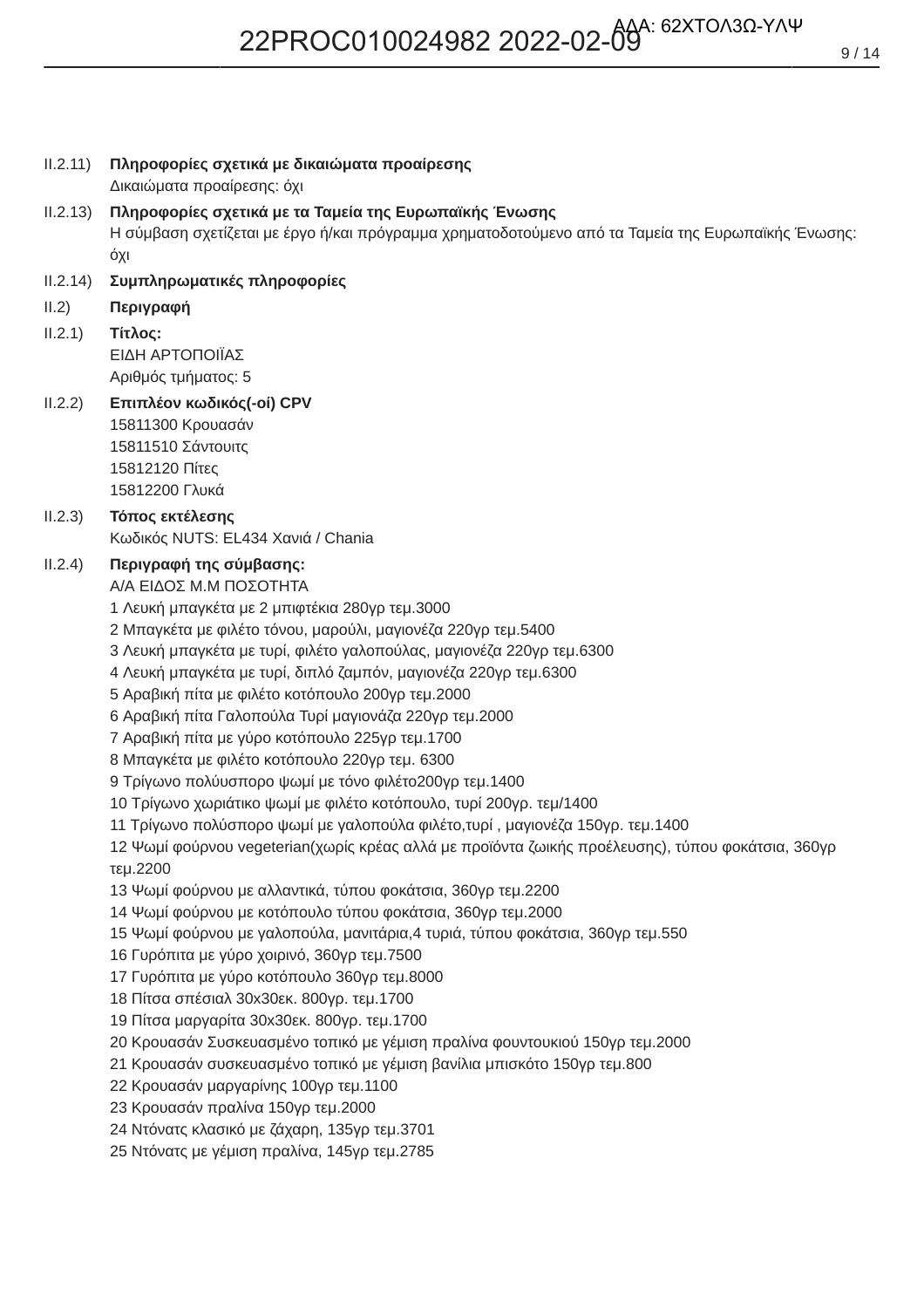| II.2.5)  | Κριτήρια ανάθεσης<br>Τα κριτήρια που αναφέρονται κατωτέρω<br>Τιμή                                                                                                   |
|----------|---------------------------------------------------------------------------------------------------------------------------------------------------------------------|
| II.2.6)  | Εκτιμώμενη αξία<br>Αξία χωρίς ΦΠΑ: 150 442.25 EUR                                                                                                                   |
| II.2.7)  | Διάρκεια σύμβασης, συμφωνίας-πλαίσιο ή δυναμικού συστήματος αγορών<br>Λήξη: 30/11/2022<br>Η παρούσα σύμβαση υπόκειται σε παράταση: όχι                              |
| II.2.10) | Πληροφορίες σχετικά με εναλλακτικές προσφορές<br>Θα γίνουν δεκτές εναλλακτικές προσφορές: όχι                                                                       |
| II.2.11) | Πληροφορίες σχετικά με δικαιώματα προαίρεσης<br>Δικαιώματα προαίρεσης: όχι                                                                                          |
| II.2.13) | Πληροφορίες σχετικά με τα Ταμεία της Ευρωπαϊκής Ένωσης<br>Η σύμβαση σχετίζεται με έργο ή/και πρόγραμμα χρηματοδοτούμενο από τα Ταμεία της Ευρωπαϊκής Ένωσης:<br>όχι |
| II.2.14) | Συμπληρωματικές πληροφορίες                                                                                                                                         |
| II.2)    | Περιγραφή                                                                                                                                                           |
| II.2.1)  | Τίτλος:<br>ΠΑΓΟΣ<br>Αριθμός τμήματος: 6                                                                                                                             |
| II.2.2)  | Επιπλέον κωδικός(-οί) CPV                                                                                                                                           |
|          | 15981310 Πάγος                                                                                                                                                      |
| II.2.3)  | Τόπος εκτέλεσης<br>Κωδικός NUTS: EL434 Χανιά / Chania                                                                                                               |
| II.2.4)  | Περιγραφή της σύμβασης:<br>ΕΙΔΟΣ Μ.Μ ΠΟΣΟΤΗΤΑ<br>Παγάκια βρώσιμα συσκευασίας 5 κιλών Συσκ. 2.815                                                                    |
| II.2.5)  | Κριτήρια ανάθεσης<br>Τα κριτήρια που αναφέρονται κατωτέρω<br>Τιμή                                                                                                   |
| II.2.6)  | Εκτιμώμενη αξία<br>Αξία χωρίς ΦΠΑ: 6 193.00 EUR                                                                                                                     |
| II.2.7)  | Διάρκεια σύμβασης, συμφωνίας-πλαίσιο ή δυναμικού συστήματος αγορών<br>Λήξη: 30/11/2022<br>Η παρούσα σύμβαση υπόκειται σε παράταση: όχι                              |
| II.2.10) | Πληροφορίες σχετικά με εναλλακτικές προσφορές<br>Θα γίνουν δεκτές εναλλακτικές προσφορές: όχι                                                                       |
| II.2.11) | Πληροφορίες σχετικά με δικαιώματα προαίρεσης<br>Δικαιώματα προαίρεσης: όχι                                                                                          |
| II.2.13) | Πληροφορίες σχετικά με τα Ταμεία της Ευρωπαϊκής Ένωσης<br>Η σύμβαση σχετίζεται με έργο ή/και πρόγραμμα χρηματοδοτούμενο από τα Ταμεία της Ευρωπαϊκής Ένωσης:<br>όχι |
| II.2.14) | Συμπληρωματικές πληροφορίες                                                                                                                                         |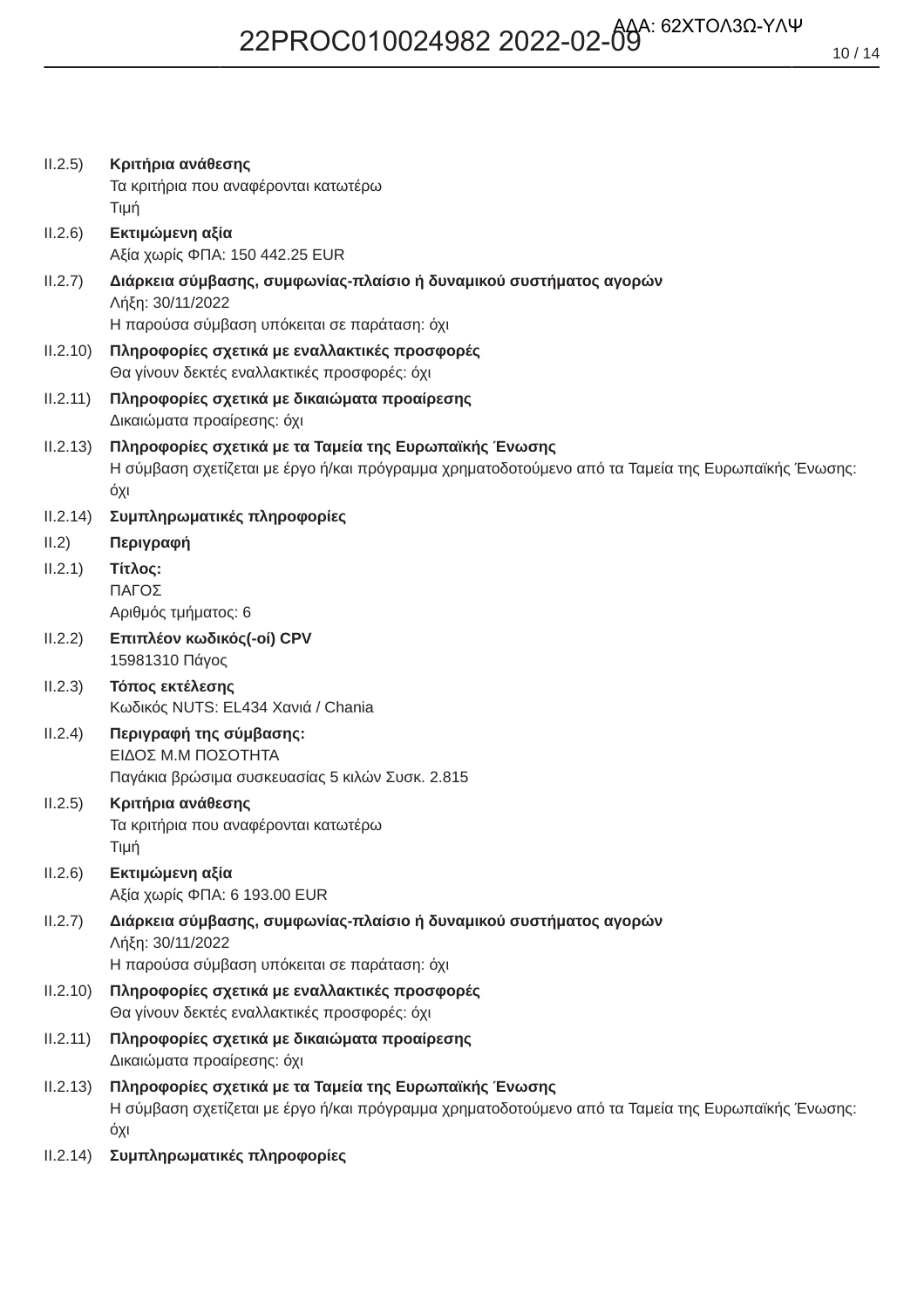$11/14$ 

| II.2)    | Περιγραφή                                                                                                |
|----------|----------------------------------------------------------------------------------------------------------|
| II.2.1)  | Τίτλος:                                                                                                  |
|          | <b>NEPA</b>                                                                                              |
|          | Αριθμός τμήματος: 7                                                                                      |
| II.2.2)  | Επιπλέον κωδικός(-οί) CPV                                                                                |
|          | 15981000 Μεταλλικό νερό                                                                                  |
| II.2.3)  | Τόπος εκτέλεσης                                                                                          |
|          | Κωδικός NUTS: EL434 Χανιά / Chania                                                                       |
| II.2.4)  | Περιγραφή της σύμβασης:                                                                                  |
|          | Α/Α ΕΙΔΟΣ Μ. Μ. ΠΟΣΟΤΗΤΑ<br>1 Νερό σε πλαστική φιάλη 12 Φx750ml Συσκ. 26.943                             |
|          | 2 Ανθρακούχο Νερό σε πλαστική φιάλη 12 Φx500ml Συσκ. 1.694                                               |
|          | 3 Νερό σε πλαστική φιάλη 10 λίτρων Συσκ. 170                                                             |
| II.2.5)  | Κριτήρια ανάθεσης                                                                                        |
|          | Τα κριτήρια που αναφέρονται κατωτέρω                                                                     |
|          | Τιμή                                                                                                     |
| II.2.6)  | Εκτιμώμενη αξία                                                                                          |
|          | Αξία χωρίς ΦΠΑ: 53 096.56 EUR                                                                            |
| II.2.7)  | Διάρκεια σύμβασης, συμφωνίας-πλαίσιο ή δυναμικού συστήματος αγορών                                       |
|          | Λήξη: 30/11/2022                                                                                         |
|          | Η παρούσα σύμβαση υπόκειται σε παράταση: όχι                                                             |
| II.2.10) | Πληροφορίες σχετικά με εναλλακτικές προσφορές                                                            |
|          | Θα γίνουν δεκτές εναλλακτικές προσφορές: όχι                                                             |
| II.2.11) | Πληροφορίες σχετικά με δικαιώματα προαίρεσης                                                             |
|          | Δικαιώματα προαίρεσης: όχι                                                                               |
| II.2.13) | Πληροφορίες σχετικά με τα Ταμεία της Ευρωπαϊκής Ένωσης                                                   |
|          | Η σύμβαση σχετίζεται με έργο ή/και πρόγραμμα χρηματοδοτούμενο από τα Ταμεία της Ευρωπαϊκής Ένωσης:       |
|          | όχι                                                                                                      |
| II.2.14) | Συμπληρωματικές πληροφορίες                                                                              |
|          | <u>Τμήμα ΙΙΙ: Νομικές, οικονομικές, χρηματοοικονομικές και τεχνικές πληροφορίες</u>                      |
| III.1)   | Προϋποθέσεις συμμετοχής                                                                                  |
| III.1.1) | Άδεια άσκησης επαγγελματικής δραστηριότητας, συμπεριλαμβανομένων των απαιτήσεων για την                  |
|          | εγγραφή σε επαγγελματικό ή εμπορικό μητρώο<br>Κατάλογος και σύντομη περιγραφή των όρων:                  |
|          | Καταλληλότητα άσκησης επαγγελματικής δραστηριότητας- Όπως προβλέπεται από τους όρους της Διακήρυξης      |
|          | και συγκεκριμένα σύμφωνα με την παρ. 2.2.4.                                                              |
|          | Οι οικονομικοί φορείς που συμμετέχουν στη διαδικασία σύναψης της παρούσας σύμβασης απαιτείται να ασκούν  |
|          | εμπορική ή βιομηχανική ή βιοτεχνική δραστηριότητα συναφή με το αντικείμενο της προμήθειας.               |
|          | Οι οικονομικοί φορείς που είναι εγκατεστημένοι σε κράτος μέλος της Ευρωπαϊκής Ένωσης απαιτείται να είναι |
|          | εν κενοσμμένοι σε ένα από τα επανακλματικά ή εμπροικά μητρώα που τηρούνται στο κράτος ενκατάστασής       |

εγγεγραμμενοι σε ενα απο τα επαγγελματικα η εμπορικα μητρωα που τηρουνται στο κρατος εγκαταστασης τους ή να ικανοποιούν οποιαδήποτε άλλη απαίτηση ορίζεται στο Παράρτημα XI του Προσαρτήματος Α΄ του ν. 4412/2016.

Στην περίπτωση οικονομικών φορέων εγκατεστημένων σε κράτος μέλους του Ευρωπαϊκού Οικονομικού Χώρου (Ε.Ο.Χ) ή σε τρίτες χώρες που προσχωρήσει στη ΣΔΣ, ή σε τρίτες χώρες που δεν εμπίπτουν στην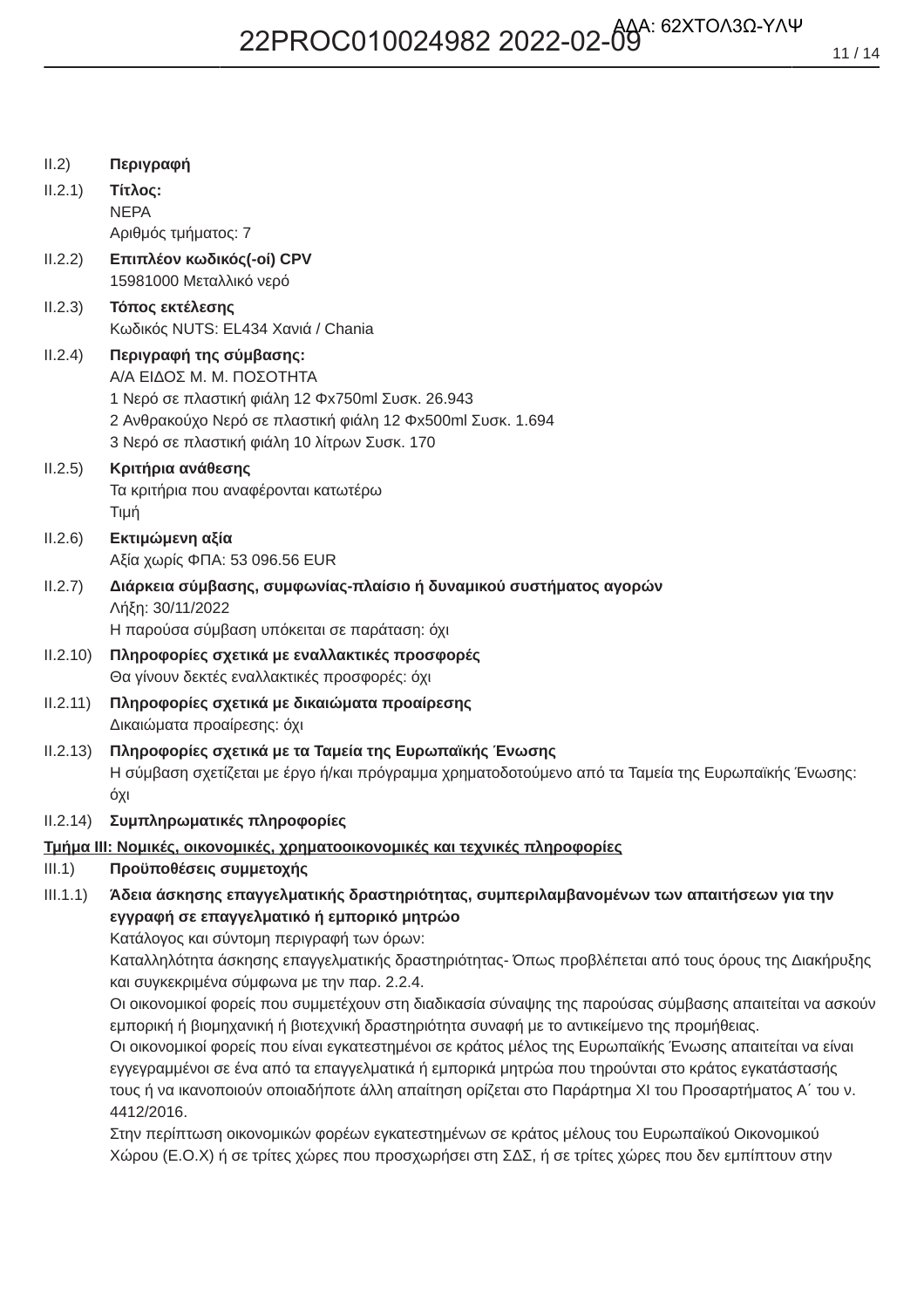προηγούμενη περίπτωση και έχουν συνάψει διμερείς ή πολυμερείς συμφωνίες με την Ένωση σε θέματα διαδικασιών ανάθεσης δημοσίων συμβάσεων, απαιτείται να είναι εγγεγραμμένοι σε αντίστοιχα επαγγελματικά ή εμπορικά μητρώα.

Οι εγκατεστημένοι στην Ελλάδα οικονομικοί φορείς απαιτείται να είναι εγγεγραμμένοι στο Βιοτεχνικό ή Εμπορικό ή Βιομηχανικό Επιμελητήριο ή στο Μητρώο Κατασκευαστών Αμυντικού Υλικού [ισχύει, κατά περίπτωση, για τους εγκατεστημένους στην Ελλάδα Οικονομικούς Φορείς]. Όπως προβλέπεται από τους όρους της Διακήρυξης και συγκεκριμένα σύμφωνα με την παρ. 2.2.4.

Στήριξη στην ικανότητα τρίτων -Υπεργολαβία.- Όπως προβλέπεται από τους όρους της Διακήρυξης και συγκεκριμένα σύμφωνα με την παρ.2.2.8.

Οι οικονομικοί φορείς μπορούν, όσον αφορά στα κριτήρια της οικονομικής και χρηματοοικονομικής επάρκειας (της παραγράφου 2.2.5) και τα σχετικά με την τεχνική και επαγγελματική ικανότητα (της παραγράφου 2.2.6), να στηρίζονται στις ικανότητες άλλων φορέων, ασχέτως της νομικής φύσης των δεσμών τους με αυτούς. Στην περίπτωση αυτή, αποδεικνύουν ότι θα έχουν στη διάθεσή τους τους αναγκαίους πόρους, με την προσκόμιση της σχετικής δέσμευσης των φορέων στην ικανότητα των οποίων στηρίζονται.

Όταν οι οικονομικοί φορείς στηρίζονται στις ικανότητες άλλων φορέων όσον αφορά τα κριτήρια που σχετίζονται με την απαιτούμενη με τη διακήρυξη οικονομική και χρηματοοικονομική επάρκεια, οι εν λόγω οικονομικοί φορείς και αυτοί στους οποίους στηρίζονται είναι από κοινού υπεύθυνοι για την εκτέλεση της σύμβασης. Υπό τους ίδιους όρους οι ενώσεις οικονομικών φορέων μπορούν να στηρίζονται στις ικανότητες των συμμετεχόντων στην ένωση ή άλλων φορέων.

### ΙΙΙ.1.2) Οικονομική και χρηματοοικονομική επάρκεια

Κριτήρια επιλογής όπως ορίζονται στα έγγραφα της σύμβασης

III.1.3) Τεχνική και επαγγελματική ικανότητα Κριτήρια επιλογής όπως ορίζονται στα έγγραφα της σύμβασης

### III.2) Όροι που αφορούν τη σύμβαση

### **III.2.2)** Όροι εκτέλεσης της σύμβασης:

Όπως προβλέπονται στην παρ.4 της διακήρ

Κριτήριο ανάθεσης της Σύμβασης είναι η πλέον συμφέρουσα από οικονομική άποψη προσφορά βάσει τιμής. Κριτήριο ανάθεσης είναι: : (α) το μεγαλύτερο ποσοστό έκπτωσης επί τοις εκατό (%) στην νόμιμα διαμορφούμενη κάθε φορά μέση τιμή λιανικής πώλησης του είδους την ημέρα παράδοσης".

Εγγυήσεις συμμετοχής : Α/Α ΟΜΑΔΕΣ/ΤΜΗΜΑΤΑ ΠΟΣΟ ΕΓΓΥΗΤΙΚΗΣ ΣΥΜΜΕΤΟΧΗΣ(ΣΕ €)

- 1. Αναψυκτικών-χυμών-αλκοολούχων 4.229,78€
- 2. Παγωτών 2.123,86€
- 3. Γρανιτών 256,07€
- 4. Καφέ και συναφών ειδών, τυποποιημένων Σνακ, Τροφίμων 1.415.92€
- 5. Ειδών αρτοποιίας 3.008,85€
- 6. Πάγου 123,86€

7. Προμήθεια νερών 1.061,93€

Εγγύηση καλής εκτέλεσης:

Για την υπογραφή της σύμβ. απαιτείται η παροχή εγγύησης καλής εκτέλεσης, σύμφωνα με το άρθρο 72 παρ.4 του ν. 4412/2016, το ύψος της οποίας ανέρχεται σε 4% επί της αξίας της σύμβασης εκτός ΦΠΑ. Ο Χρόνος ισχύος προσφορών ορίζεται σε 10 μήνες.

Οι προσφ. υποβάλλονται από τους οικ. φορείς ηλεκτ., μέσω της διαδικτ. πύλης www.promitheus.gov.gr, του  $E$ .  $\Sigma$ . H.  $\Delta$ H.  $\Sigma$ .

### **Τμήμα IV: Διαδικασία**

IV.1) Περιγραφή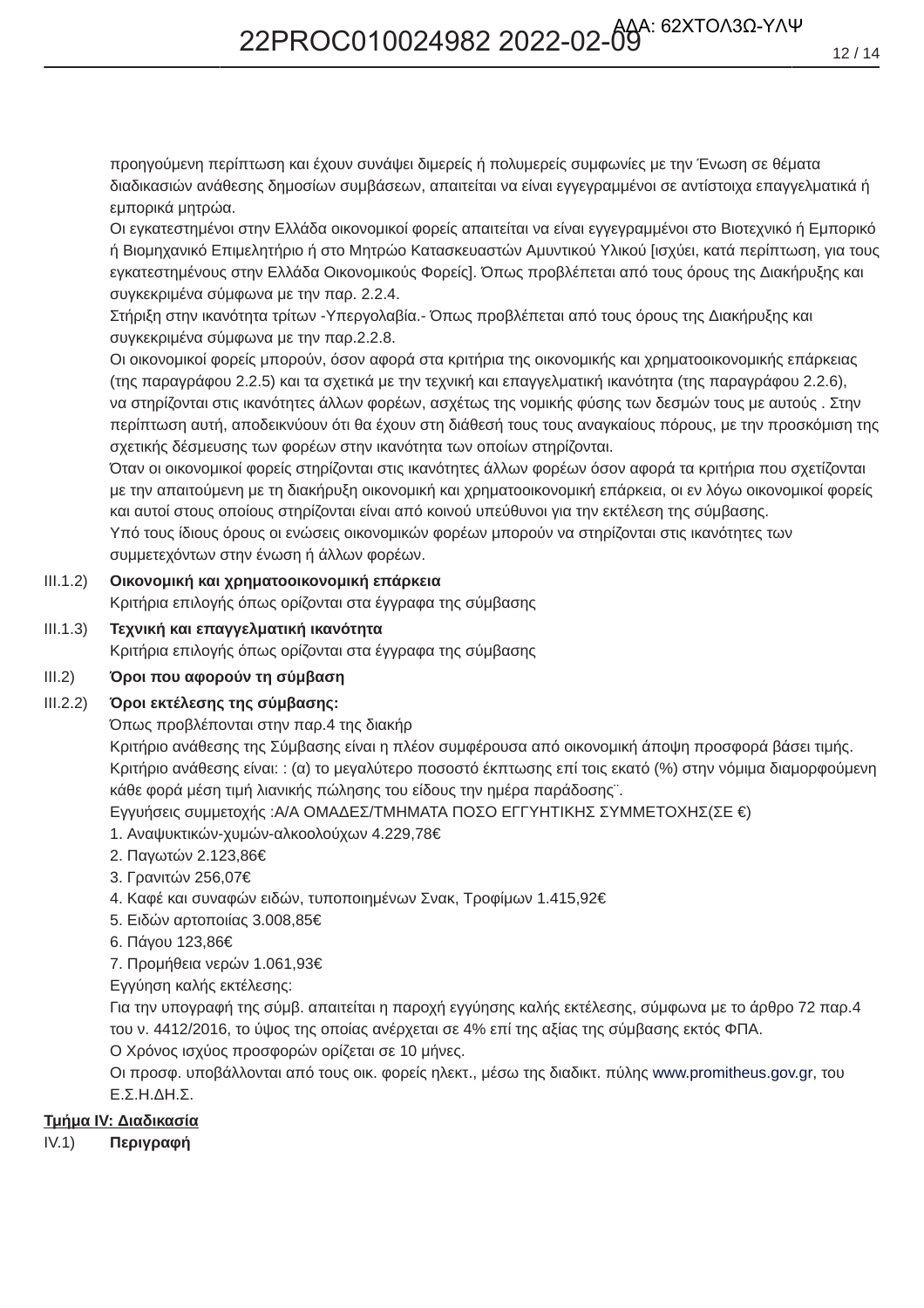Ανοικτή διαδικασία

 $IV.1.3)$ Πληροφορίες σχετικά με συμφωνία-πλαίσιο ή δυναμικό σύστημα αγορών

- $IV.1.8)$ Πληροφορίες για τη Συμφωνία περί Δημοσίων Προμηθειών (GPA) Η σύμβαση καλύπτεται από τη Συμφωνία περί Δημοσίων Προμηθειών: ναι
- $IV.2)$ Διοικητικές πληροφορίες
- Προθεσμία παραλαβής των προσφορών ή των αιτήσεων συμμετοχής  $IV.2.2)$ Ημερομηνία: 15/03/2022 Τοπική ώρα: 13:00
- $IV.2.3)$ Εκτιμώμενη ημερομηνία αποστολής των προσκλήσεων υποβολής προσφορών ή συμμετοχής στους επιλεγέντες υποψηφίους
- $IV.2.4)$ Γλώσσες στις οποίες μπορούν να υποβληθούν οι προσφορές ή οι αιτήσεις συμμετοχής: Ελληνικά
- $IV.2.6$ Ελάχιστη απαιτούμενη χρονική διάρκεια ισχύος της προσφοράς Η προσφορά πρέπει να ισχύει μέχρι: 30/11/2022
- $IV.2.7)$ Όροι για την αποσφράγιση των προσφορών Ημερομηνία: 21/03/2022 Τοπική ώρα: 13:00 Τόπος: Στην Κίσσαμο : Ηλεκτρονική Αποσφράγιση του (υπό)φακέλου «Δικαιολογητικά Συμμετοχής-Τεχνική Προσφορά» την 4η εργάσιμη ημέρα κατά την καταληκτική ημερομηνία υποβολής προσφορών και ώρα 13.00 μ.μ.

### Τμήμα VI: Πρόσθετες πληροφορίες

- Πληροφορίες σχετικά με επαναλαμβανόμενες συμβάσεις  $V1.1)$ Πρόκειται για επαναλαμβανομένη δημόσια σύμβαση: όχι
- $VI.3)$ Συμπληρωματικές πληροφορίες:
- $VI.4)$ Διαδικασίες προσφυγής

#### $VI.4.1)$ Φορέας αρμόδιος για τις διαδικασίες προσφυγής

Επίσημη επωνυμία: Αρχή Εξέτασης Προδικαστικών Προσφυγών (ΑΕΠΠ) Ταχ. διεύθυνση: Λεωφ.Θηβών 198, Αγ.Ιωάννης Ρέντης, κτίριο Κεράνης, Πόλη: Αθήνα Χώρα: ΕΛΛΑΔΑ Ηλεκτρονικό ταχυδρομείο: aepp@aepp-procurement.gr Τηλέφωνο: +30 2132141216 Διεύθυνση στο διαδίκτυο: http://www.aepp-procurement.gr

 $VI.4.3)$ Υποβολή προσφυγών

> Ακριβείς πληροφορίες σχετικά με την (τις) προθεσμία(-ες) για την υποβολή προσφυγών: Σύμφωνα με την παράγραφο 3.4 της διακήρυξης "Προδικαστικές Προσφυγές - Προσωρινή Δικαστική Προστασία΄

#### Υπηρεσία από την οποία παρέχονται πληροφορίες για την υποβολή προσφυγών  $VI.4.4)$